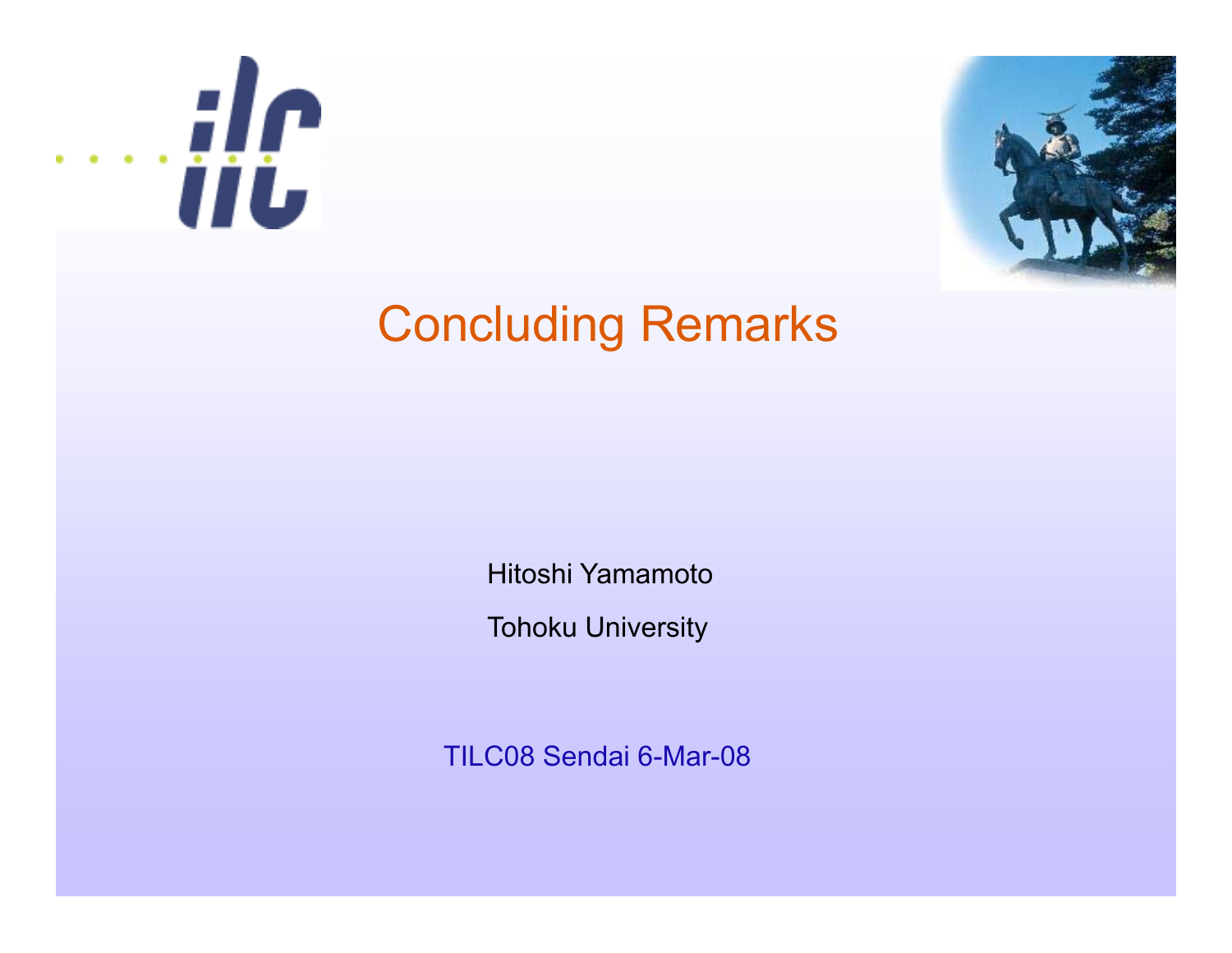



## Black December

- UK : 11-Dec-08, STFC Delivery Plan
	- 'We will cease investment in the international linear collider'
- US : Appropriations Act, Division C
	- $\bullet$  lter, nova  $\rightarrow$  0
	- In the current constrained environment and without CD0',

ILC/SCRF  $\rightarrow$  about 1/4 : Already spent!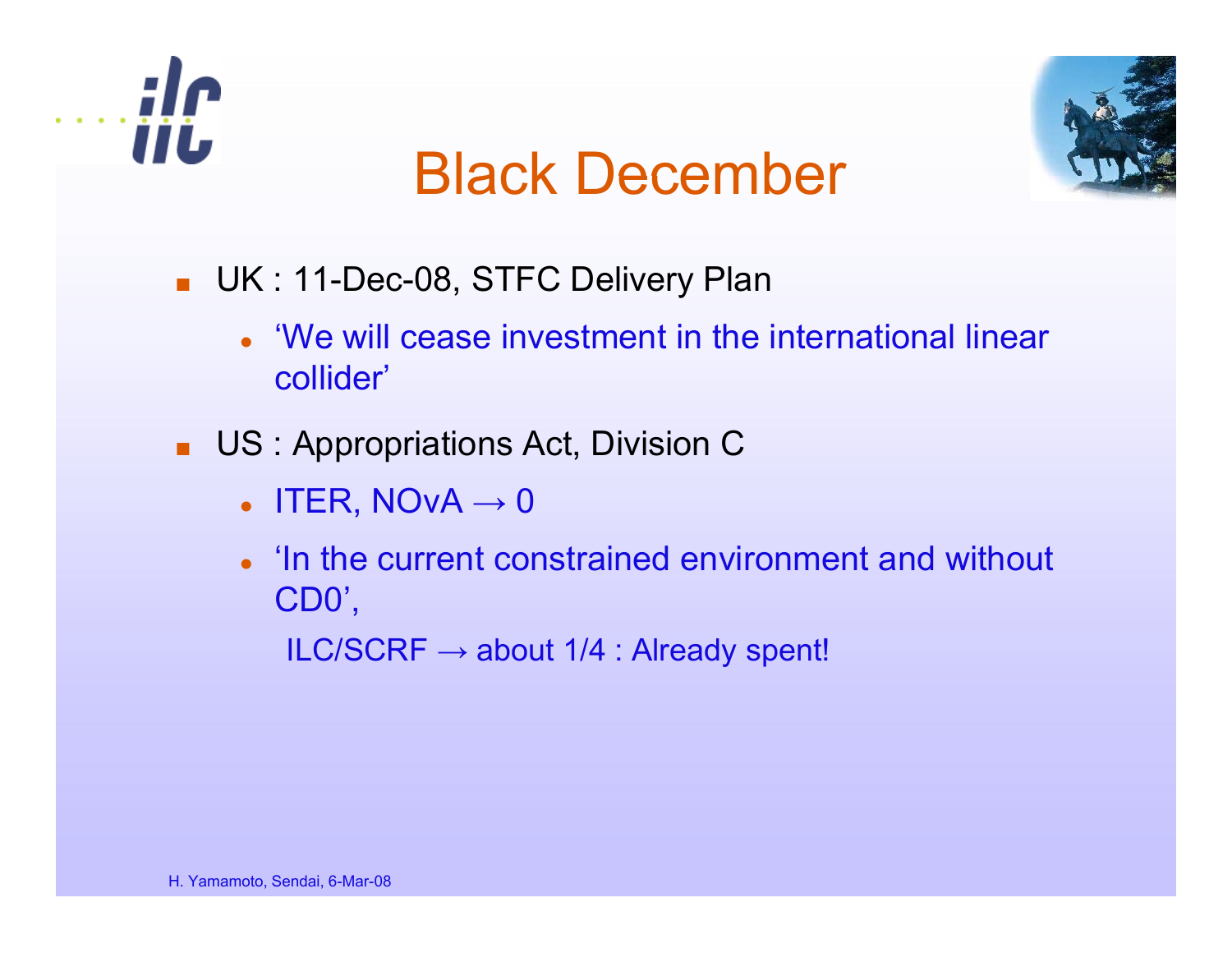

## TILC08



- More than 200 registered
	- By far the largest of the past Asian regional ILC workshops
	- More than 1/2 from Europe and Americas
- Strong political support
	- Congressman Kawamura's talk
- Realistic progress on strategy
	- Accelerator and detectors

### Scientific value of ILC remains valid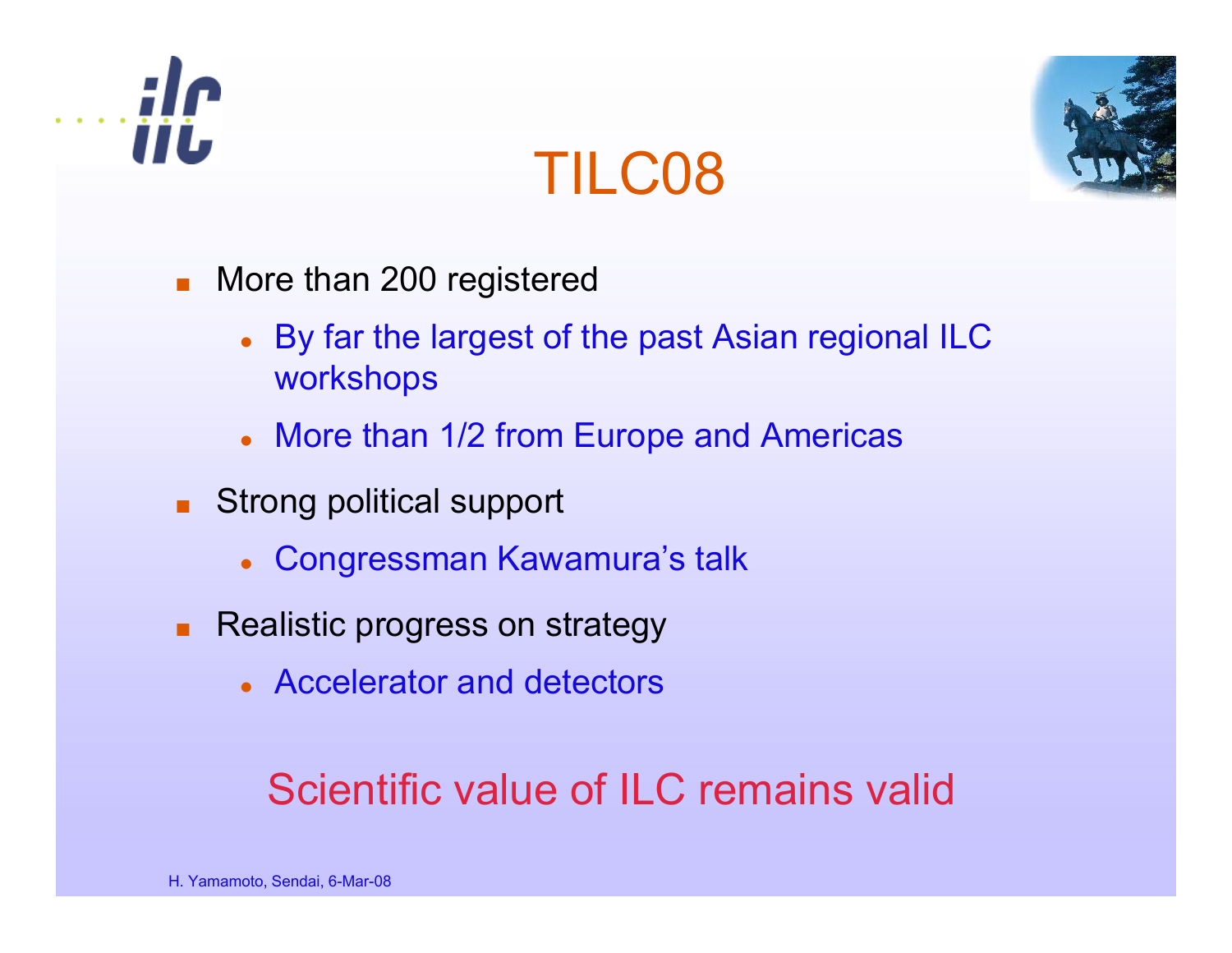

■

■

■



- ■Possible running scenario
- **14 TeV CM, p+p 614 GeV CM**  $\bullet$ 14 GeV CM 2008 end : 1fb-1/exp 2009 end : 10fb-1/exp
	- z ~2025: 28 TeV CM?
	-

LHC

Run starts this summer !

**Preparation on schedule** 

H. Yamamoto, Sendai, 6-Mar-08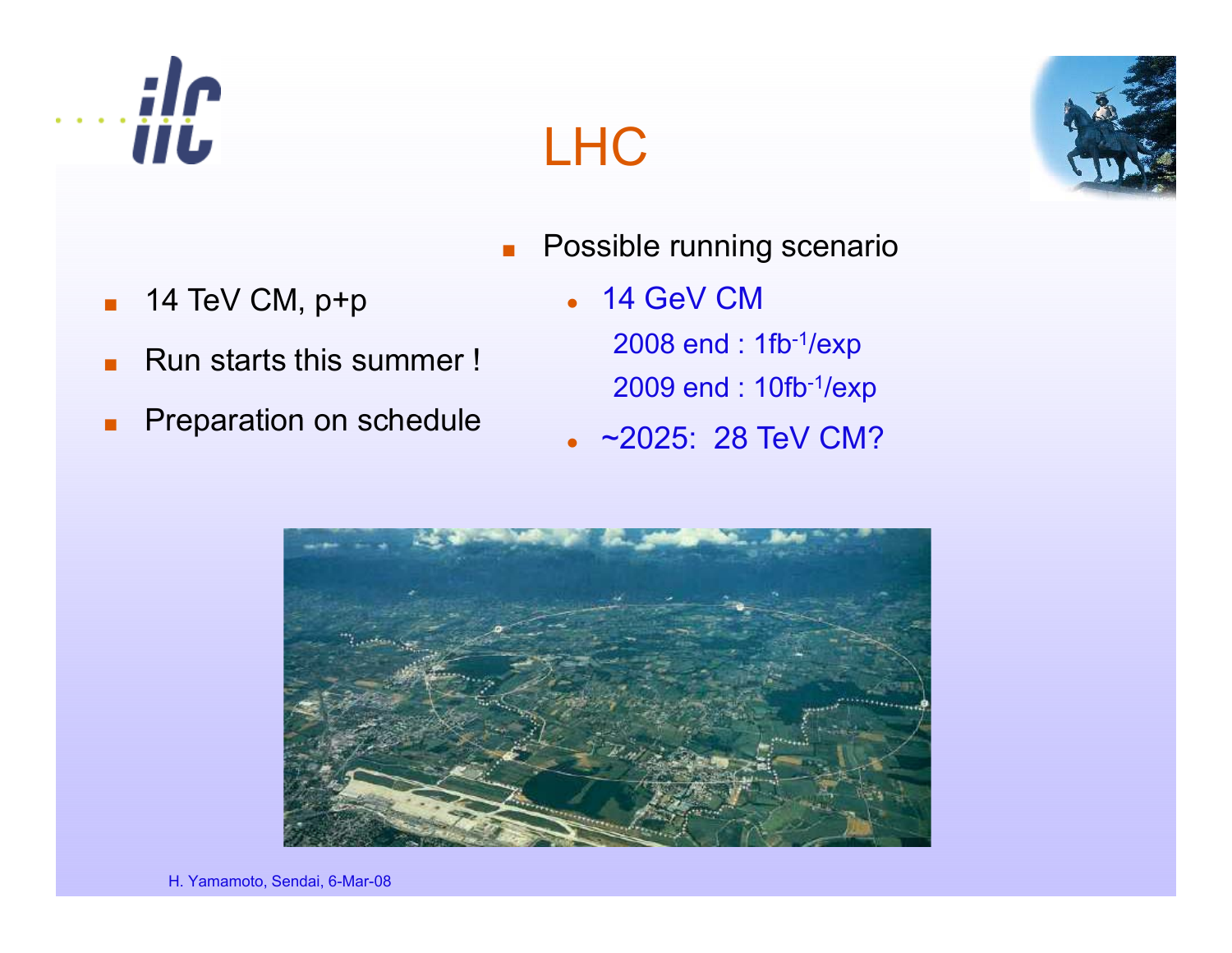

### LHC SUSY search





- ■ Colored sparticles copiously created (they tend to be heavy)
- ■ Typically a long cascade of squark or gluino decay
- ■Missing energy at the end (LSP)
- ■**Leptons** (e, $\mu,\tau$ )
- 10fb-1 searches up to  ${\sim}$ 1.5 TeV ■-1 searches up to  $\sim$ 1.5

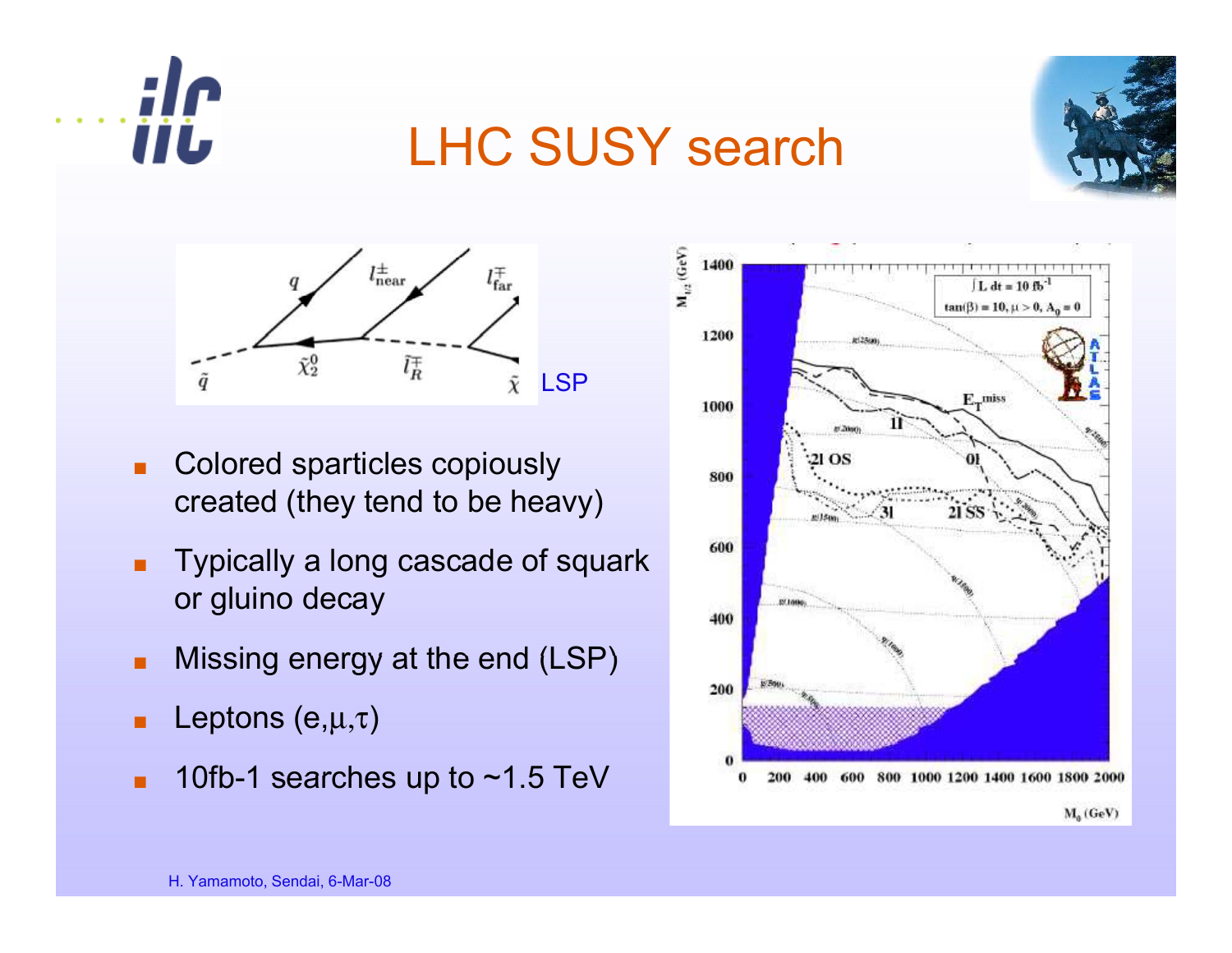

### LHC SUSY search





- ■SUSY is detected as a global feature
- ■**B** Is this really SUSY?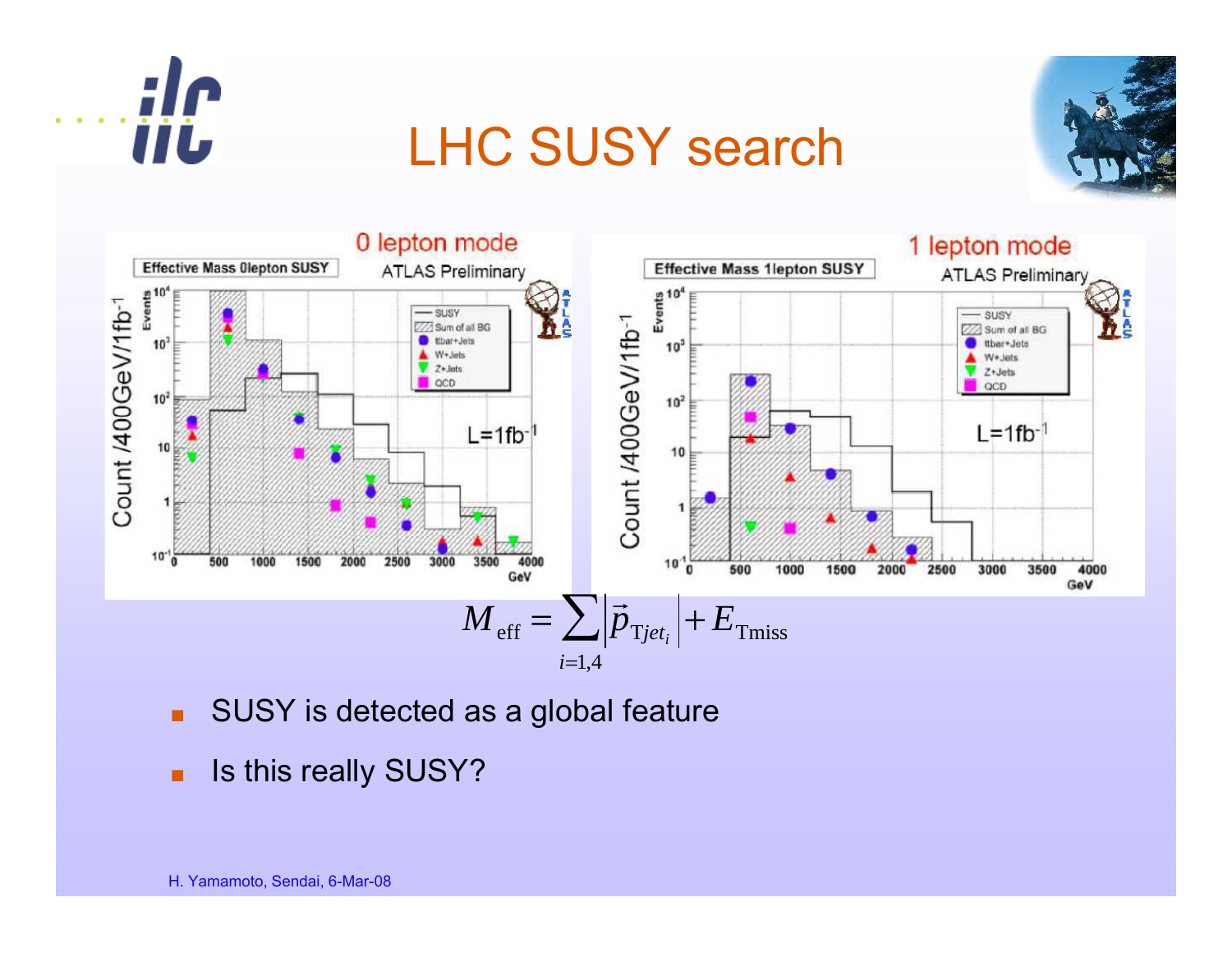

## LHC Mass Determination



#### $\tilde{q} \rightarrow q \tilde{\chi}_{2}^{\circ}$  $g^0\to q$ ( $\tau\tilde\tau)\to q$ ( $\tau$ ( $\tau\chi_1^0$  $\begin{smallmatrix} 0 \ 1 \end{smallmatrix} \big)$

- Signal: τ $^+$  τ $^-$  j +  $\mathsf{E}_{\mathsf{Tmiss}}$
- Endpoints: Μττ, Μττj, Μτ<sub>1</sub>j, Μτ<sub>2</sub>j, Μτ<sub>1</sub>j–Μτ<sub>2</sub>j
- Solve for 4 sparticle masses

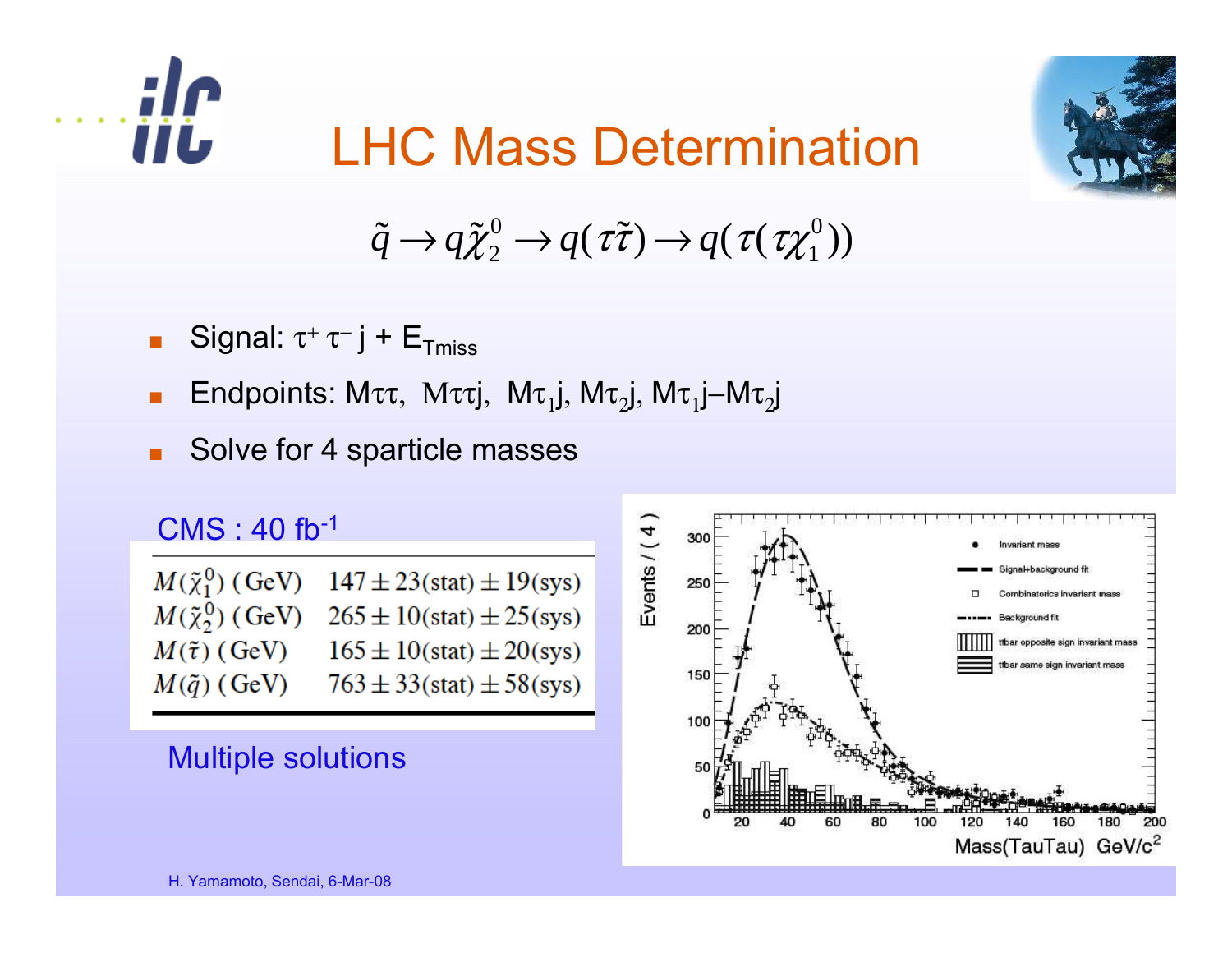

# ILC running scenario



(http://www.fnal.gov/directorate/icfa/para-Nov20-final.pdf)

- ■ 1st stage
	- Energy 200-500 GeV, scannable
	- z e − polarization > 80%
	- 500 fb<sup>-1</sup>in first 4 years
- 2nd stage
	- Energy upgrade to  $\sim$ 1TeV
	- 1000 fb $^{-1}$ in 3-4 years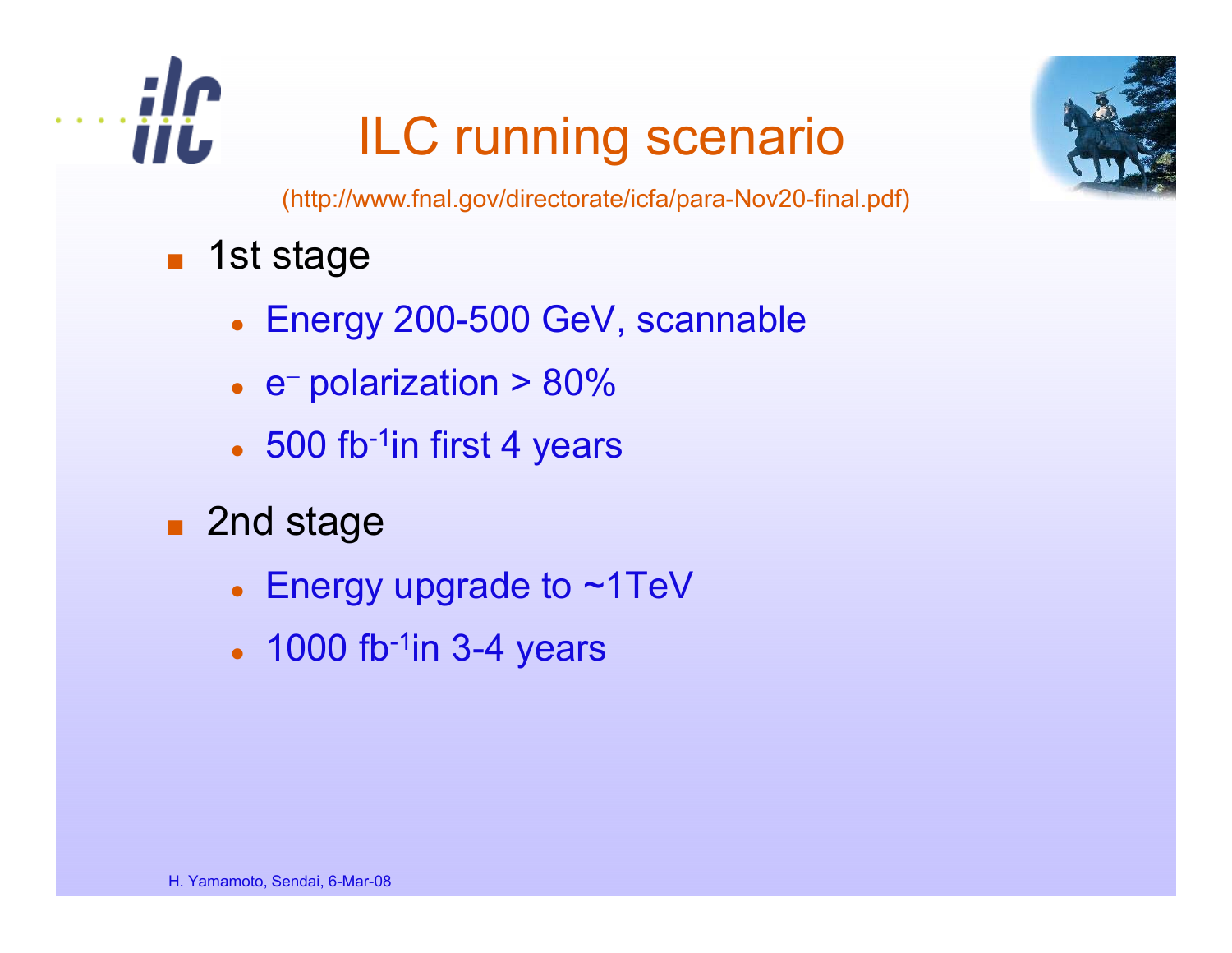

## ILC options



- Additional 500 fb<sup>-1</sup> at 500 GeV in 2~3 years
	- Depends on results from LHC, ILC phase 1.
- e<sup>+</sup> polarization 50% or more
	- 30% polarization is in the baseline
- γγ, γe<sup>-</sup>, e<sup>-</sup>e<sup>-</sup> colliders
	- $\gamma$  generated by inverse Compton scattering
- Giga-Z (running on Z-pole)
	- 10 ${}^{9}Z$ 's in a few months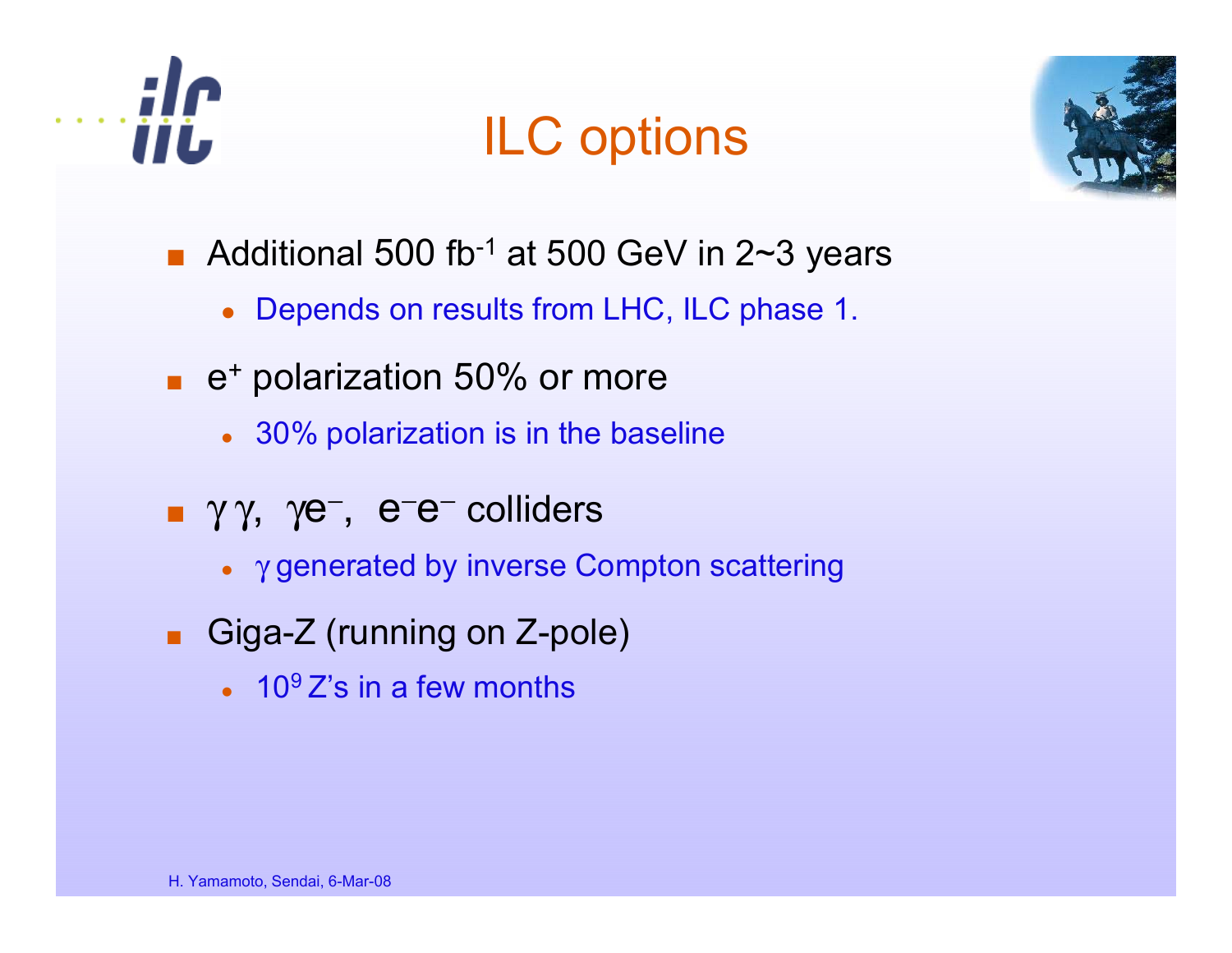

■ILC can pair-create SUSY particles

$$
e^+e^- \to \tilde{\mu}_R^+ \tilde{\mu}_R^- , \ \tilde{\mu}_R \to \mu \tilde{\chi}_1^0
$$
  
\n
$$
e^+e^- \to \tilde{\chi}_1^+ \tilde{\chi}_1^- , \ \tilde{\chi}_1^+ \to W^+ \tilde{\chi}_1^0
$$
  
\netc.

- **Precision measurements of masses and mixings**
- Determination of spin, hypercharge etc.
- Beam polarization useful. It can also reduce backgrounds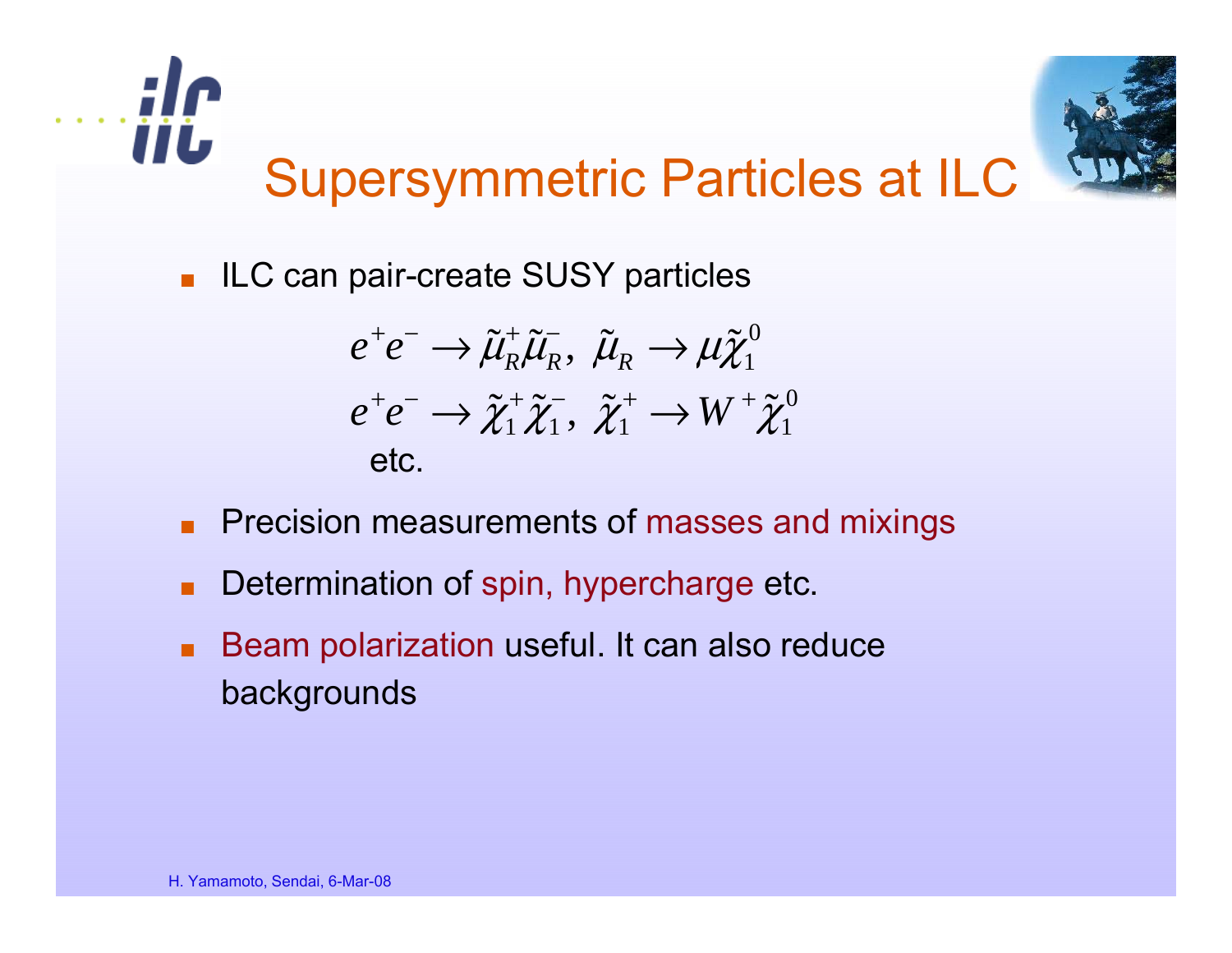

#### Smuon detection $e^+e^-\rightarrow\tilde{\mu}_{{\scriptscriptstyle D}}^{+}\tilde{\mu}_{{\scriptscriptstyle D}}^{-},\,\,\tilde{\mu}_{{\scriptscriptstyle D}}^{-}\rightarrow\mu\tilde{\chi}^0_1$ + *e*  $^{-}$   $\longrightarrow$   $\widetilde{\mu}_R^{+}\widetilde{\mu}_R^{-}, \,\, \widetilde{\mu}_R^{-}\rightarrow$   $\mu\widetilde{\chi}_1^{0}$



- ■Signal :  $\mu^+\mu^-$  and nothing. Plot acoplanarity of e<sup>+</sup>e<sup>-</sup> μ<sup>+</sup>μ<sup>-</sup>.
- ■Polarized e<sup>−</sup> (R) can reduce W+ W<sup>−</sup> background.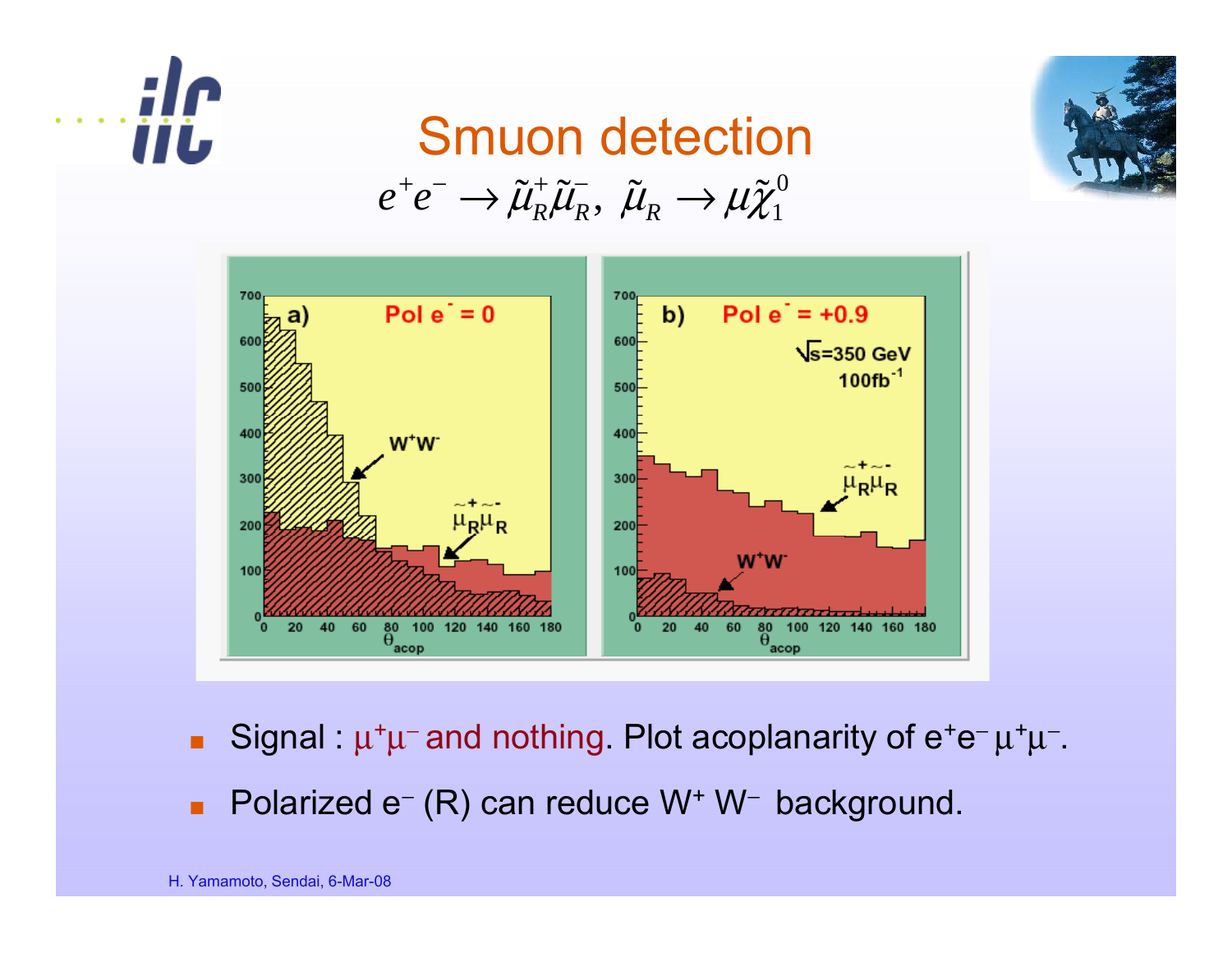



#### *e* + *e*  $^- \rightarrow \tilde{\mu}_R^+$  $\tilde{\mu}_R^+ \tilde{\mathcal{U}}_R^ \tilde{\mu}_{\scriptscriptstyle R}^{\scriptscriptstyle -}, \;\tilde{\mu}_{\scriptscriptstyle R}^{\scriptscriptstyle -}\to$   $\mu\tilde{\chi}^0_1$



- ■Known smuon pair 4-momentum
- ■ $\blacksquare$  Use the endpoints of  $\mu^\pm$  for simultaneous determination of  $m(\tilde{\mu}_{\scriptscriptstyle R}^{\scriptscriptstyle \prime})$  and  $m(\tilde{\chi}_{\scriptscriptstyle 1}^{\scriptscriptstyle \prime}$  $\left(\begin{smallmatrix} 0 \ 0 \ 1 \end{smallmatrix}\right)$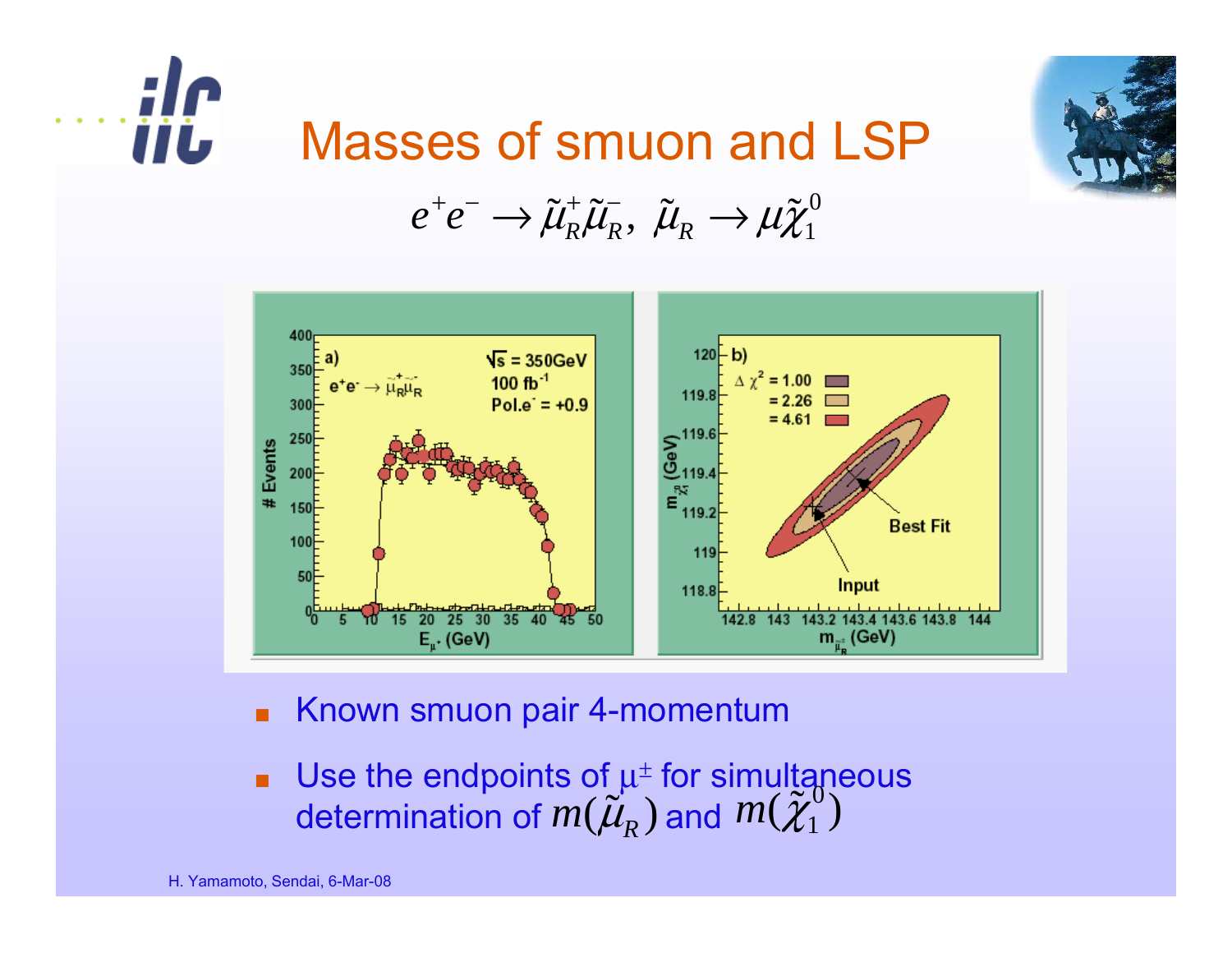

## Smuon spin determination

+ − ˜ $\bm{\mathcal{r}}$ − ˜˜ $e^+e^-\rightarrow\tilde{\mu}_R^+\tilde{\mu}_R^-,\,\,\tilde{\mu}_R^-\rightarrow\mu\tilde{\chi}^0_1$ 



■Smuon production angle

- $\bullet$ • Quadratic solutions
- Wrong solution  $\sim$  flat
- $\bullet$  $\overline{\phantom{a}}$  sin<sup>2</sup> $\theta$   $\rightarrow$ spin0
- ■Similarly for

$$
e^+e^- \to \tilde{\chi}_1^+\tilde{\chi}_1^-
$$

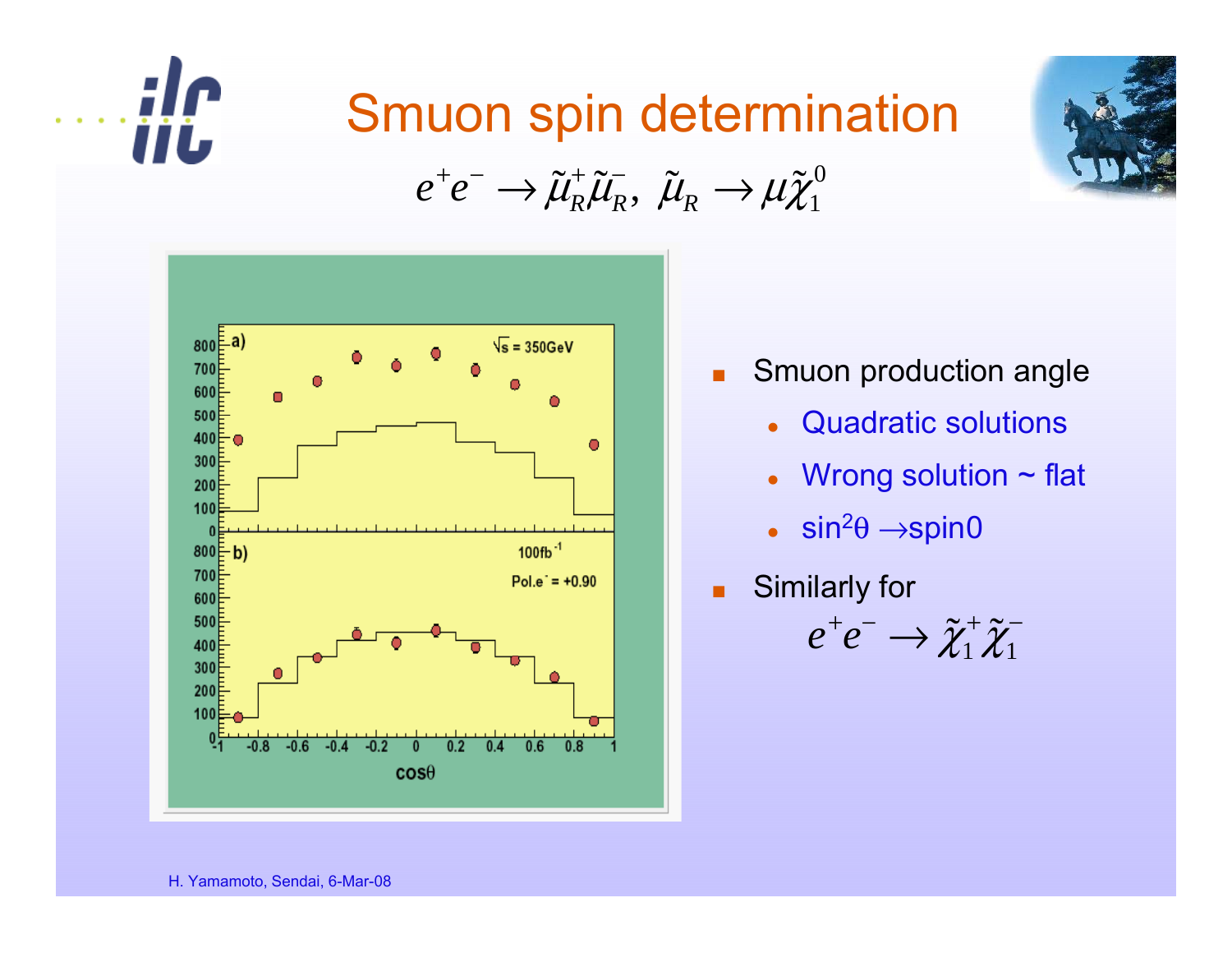



Charginos are mix of Wino and Higgsino with mass terms :

$$
(\tilde{W}^+, \tilde{H}_u^+)\begin{pmatrix} M_2 & \sqrt{2}m_W \cos \beta \\ \sqrt{2}m_W \sin \beta & \mu \end{pmatrix} \begin{pmatrix} \tilde{W}^- \\ \tilde{H}_d^- \end{pmatrix}
$$

- ■**Use polarized beam (e-**<sub>R</sub>)
	- $\bullet$  Only Higgsino component of chargino contribute to chargino pair creation
	- $\bullet$  Right-handed selectron pair production depends on Bino in S channel only
- **Perform global fit of**  $(M_1,\tan\beta,M_2,\mu)$  **to**

$$
\sigma(e^+e_R^-\to \tilde{e}_R^+\tilde{e}_R^-)\qquad \sigma(e^+e_R^-\to \tilde{\chi}_1^+\tilde{\chi}_1^-)
$$
  

$$
m(\tilde{\chi}_1^+) \qquad m(\tilde{\chi}_1^0)
$$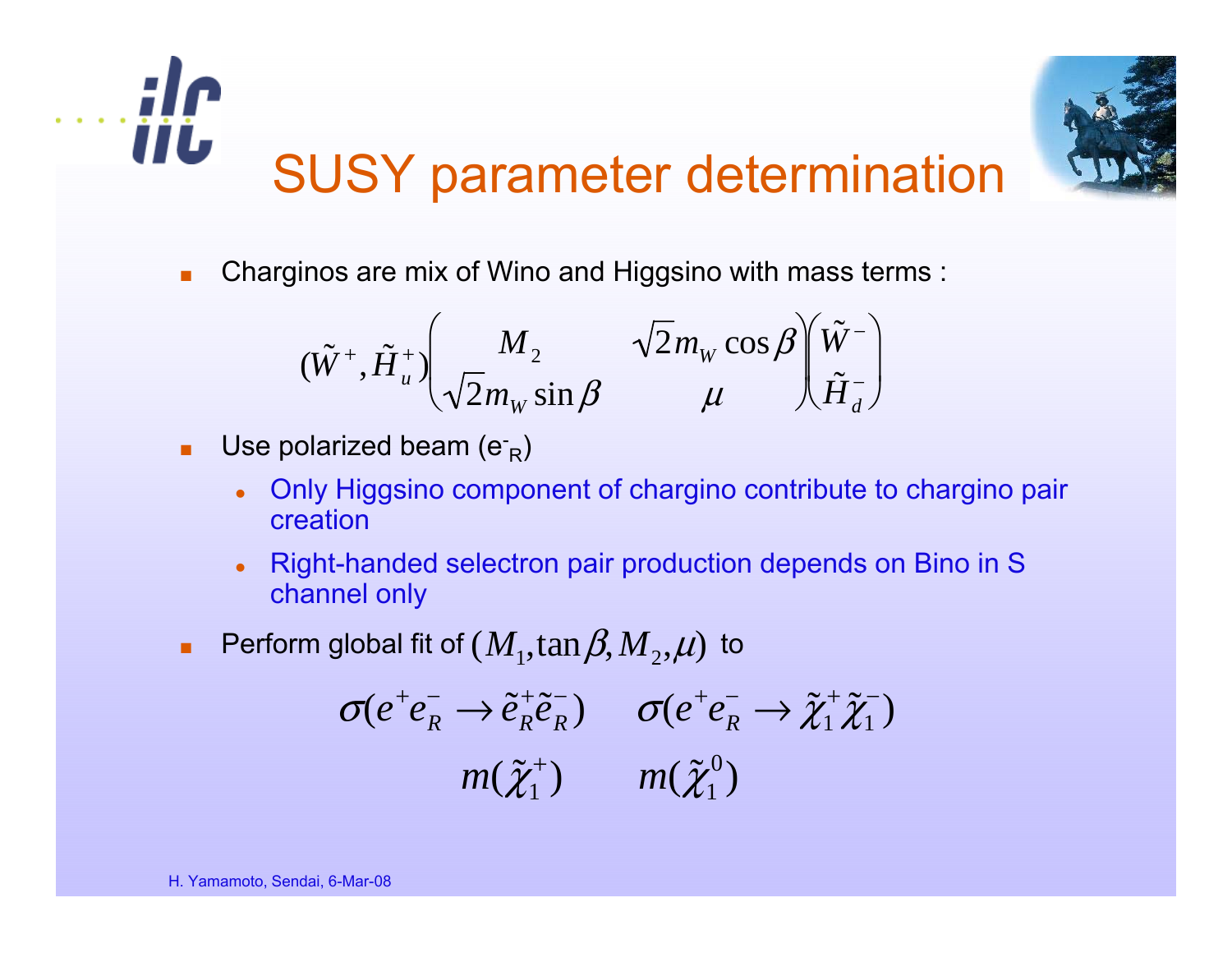



## SUSY parameters (cont'd)



■ $\mathsf{E}_{\mathsf{cm}}$  = 500 GeV, 50 fb<sup>-1</sup>

- Serves as a test of GUT relation (or other mechanism) ■
- Lagrangian reconstruction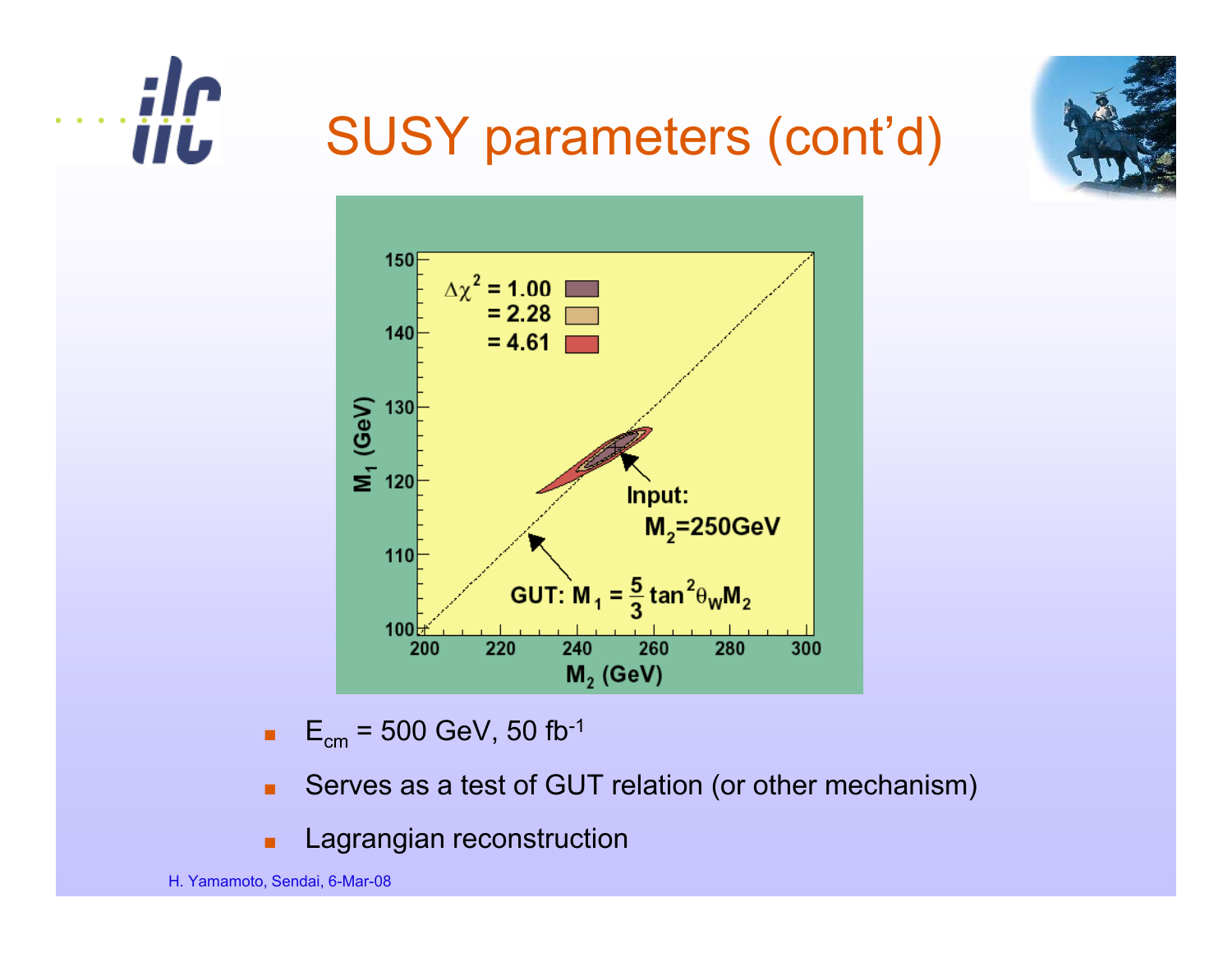

### Dark Matter



- ■Key question: can it explain the '23%'? (relic density)
- ■Production + annihilation rate  $\rightarrow$  relic density
- ■Need to know all interactions contributing to LSP annihilation



Relic density estimation by LHC and ILC (mSUGRA SPS1a)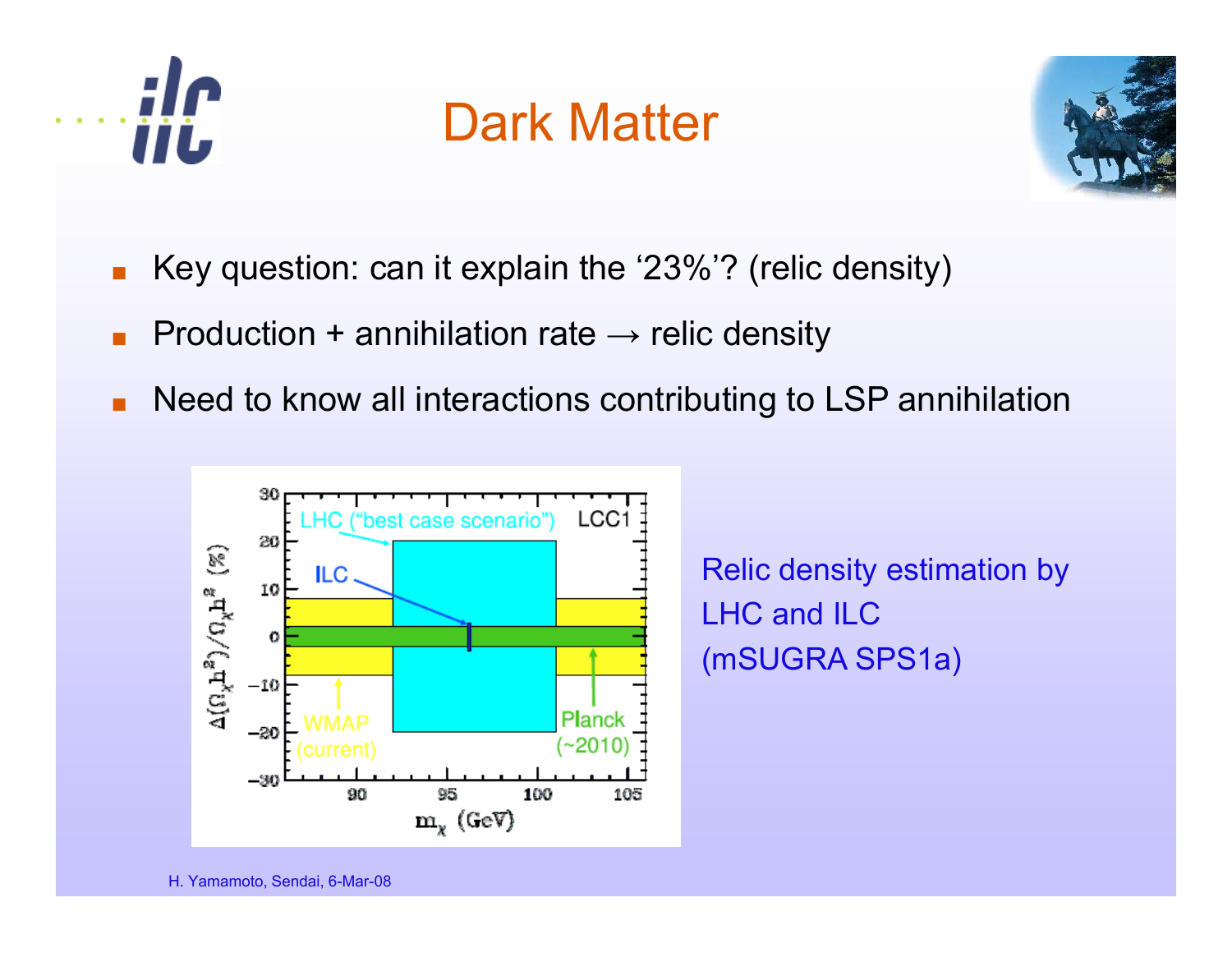







Golden channel : 'Higgs-straulung'  $e^+e^-\rightarrow Zh,\,Z\rightarrow \mu\mu,ee$ 

- ■ Measurement of Higgs mass and production rate independent of Higgs decay modes
- ■ Then detect Higgs decays - absolute Brs (including invisible mode)
- ■**Tagged Higgs Factory!**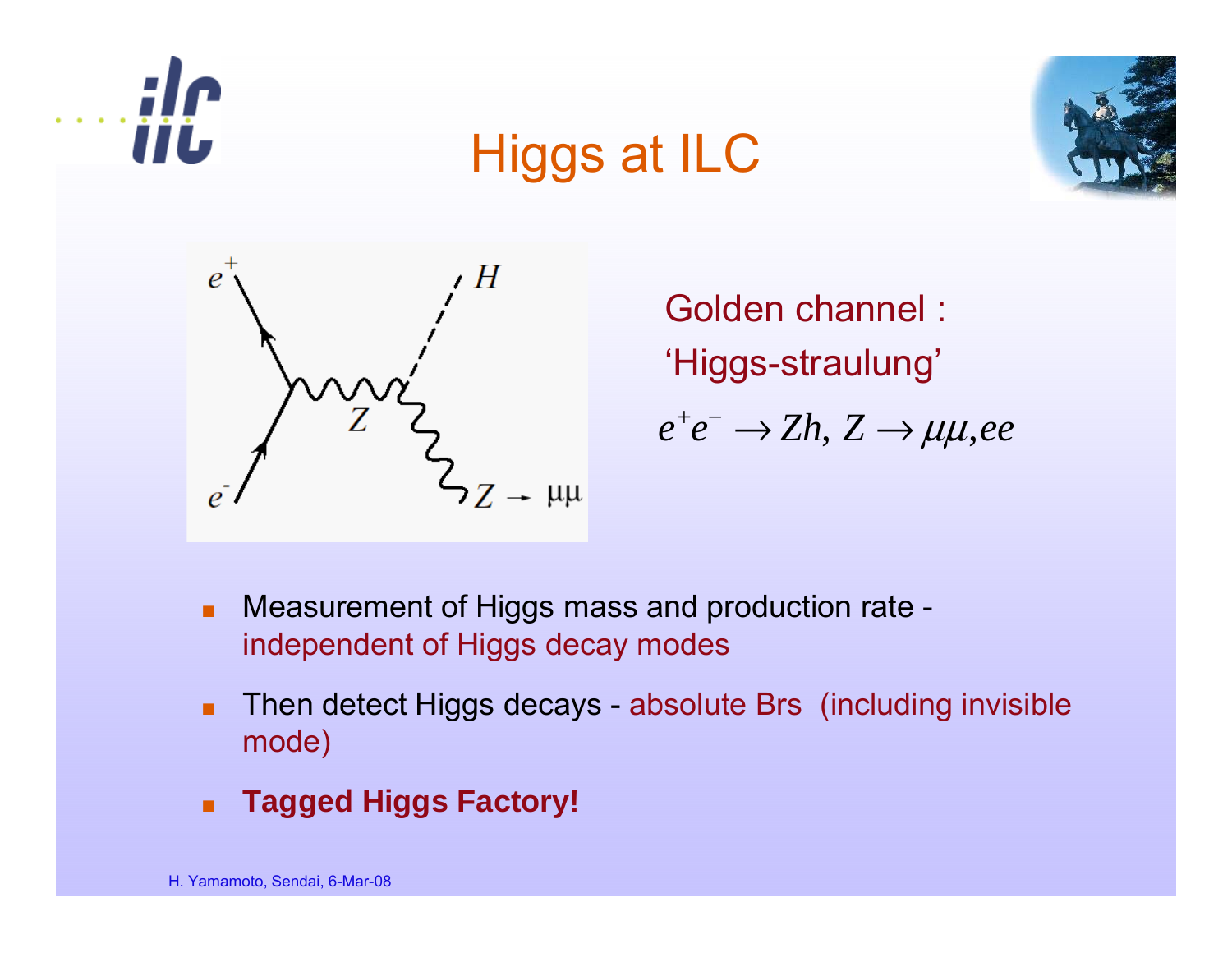



SM Higgs : coupling ∝mass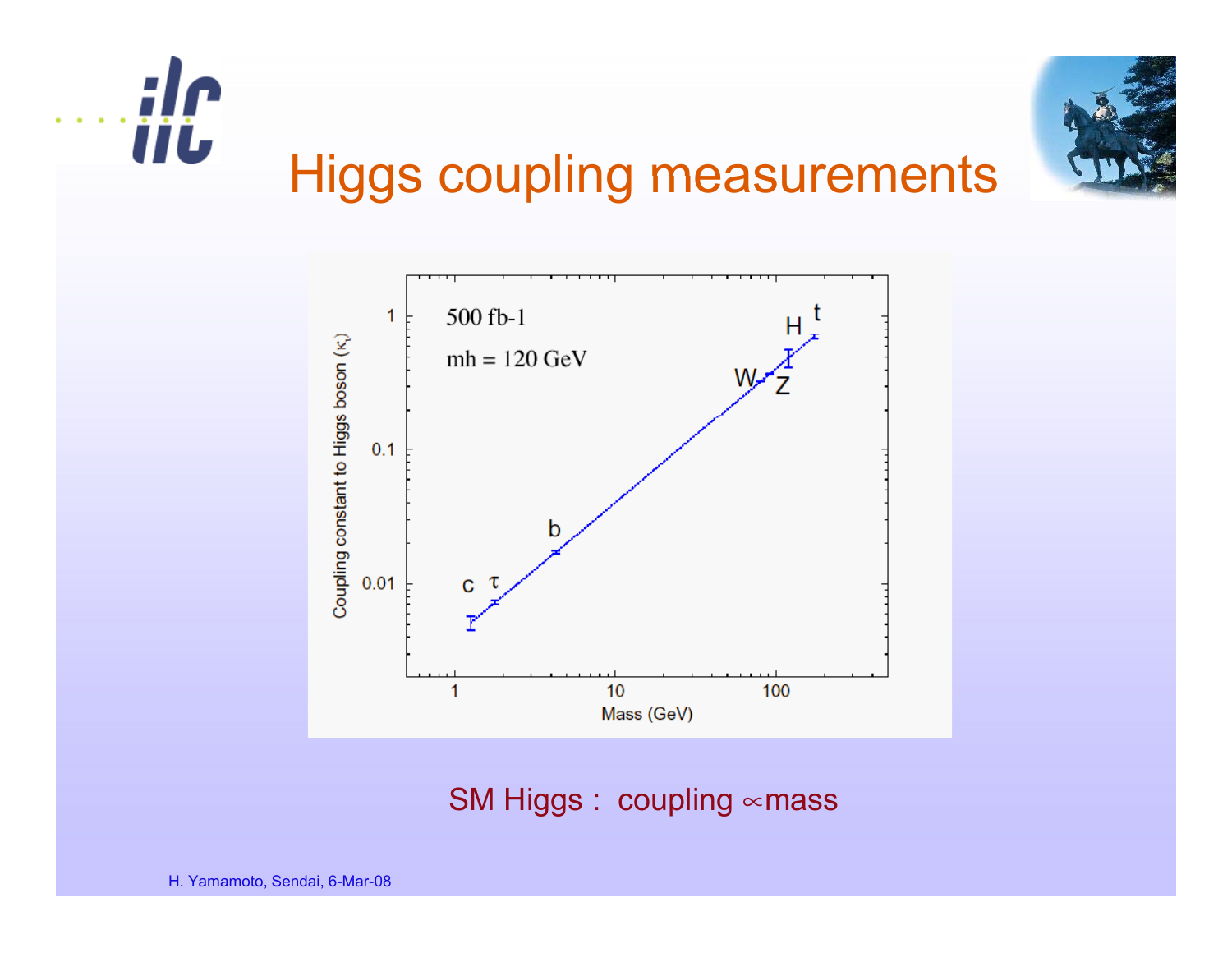

### Deviations from SM



(By S. Yamashita)



SUSY (2 Higgs Doulet Model)

Extra dimension (Higgs-radion mixing)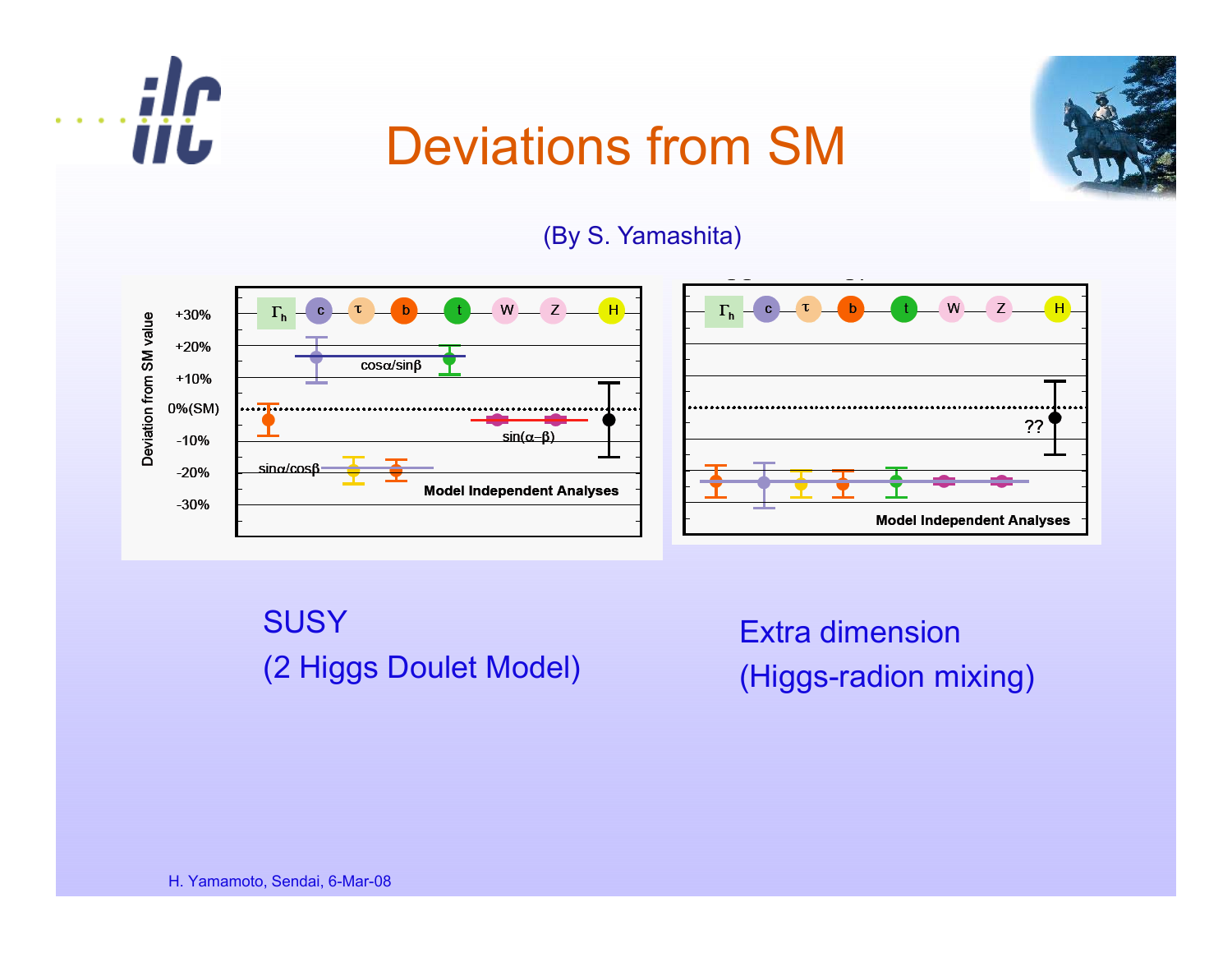

#### *e* + *e* − → *Zh*, *Z* → μμ,*ee*



- ■ Higgs mass <sup>σ</sup>(m h) = 40 MeV
- ■ Higgs spin
	- $\bullet$ Threshold scan
	- $\bullet$ Higgs decay distribution
	- $\bullet$  Zh angular dist.
		- $\thicksim$  sin $^2\theta$  if J=0+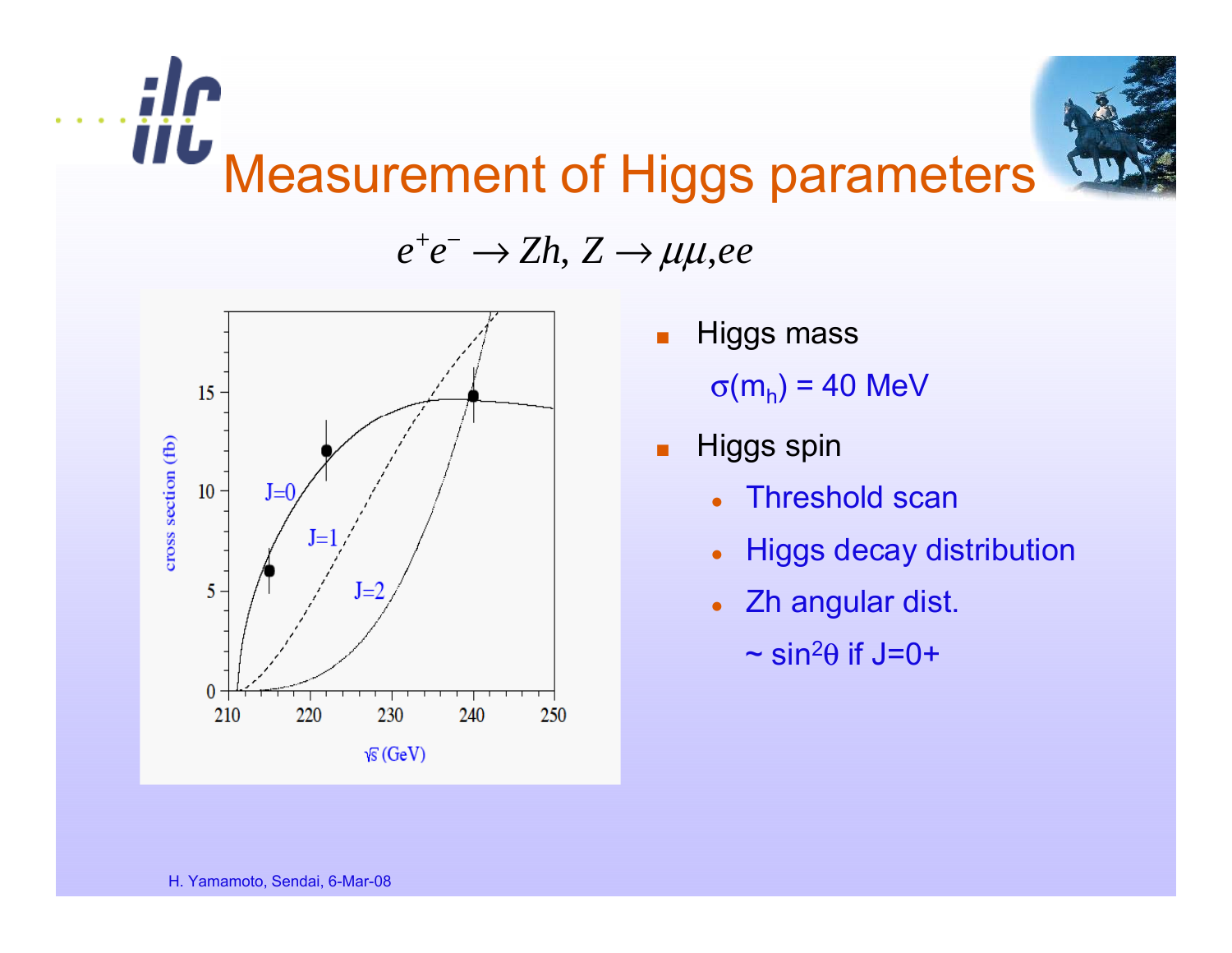



# **Strategy**

- ■Maintain momentum
- ■Focus on critical R&Ds
- ■Get all the help we can get
- ■Prepare for LHC results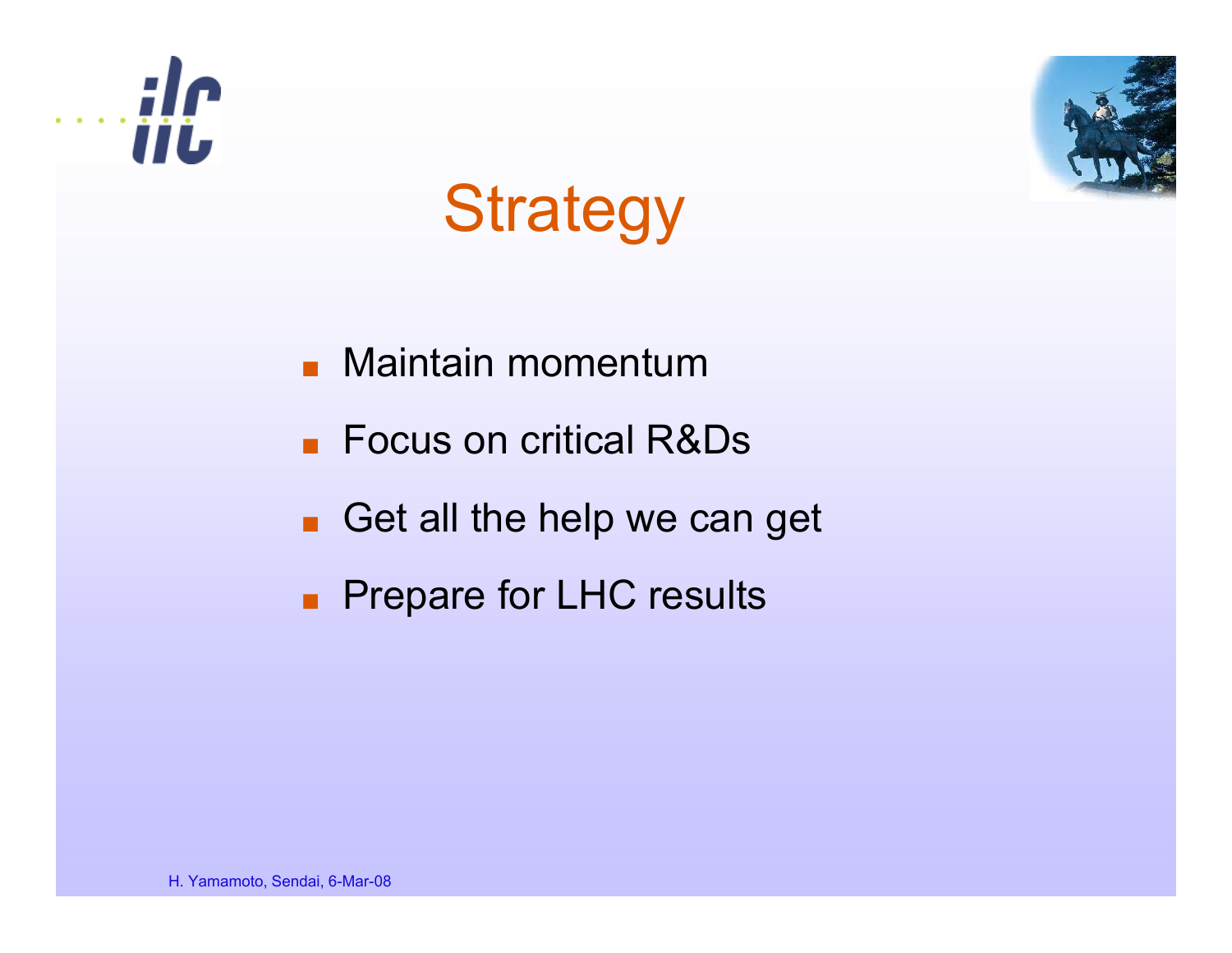



# GDE Timeline

- TDP I : 2010
	- Technical risk reduction
	- o Cost risk reduction
	- Global design
- TDP II : 2012
	- RD unit test (KEK)
	- Complete necessary technical designs (exceptions)
	- Project plan by consensus
- **Detailed engineering will follow before construction** ■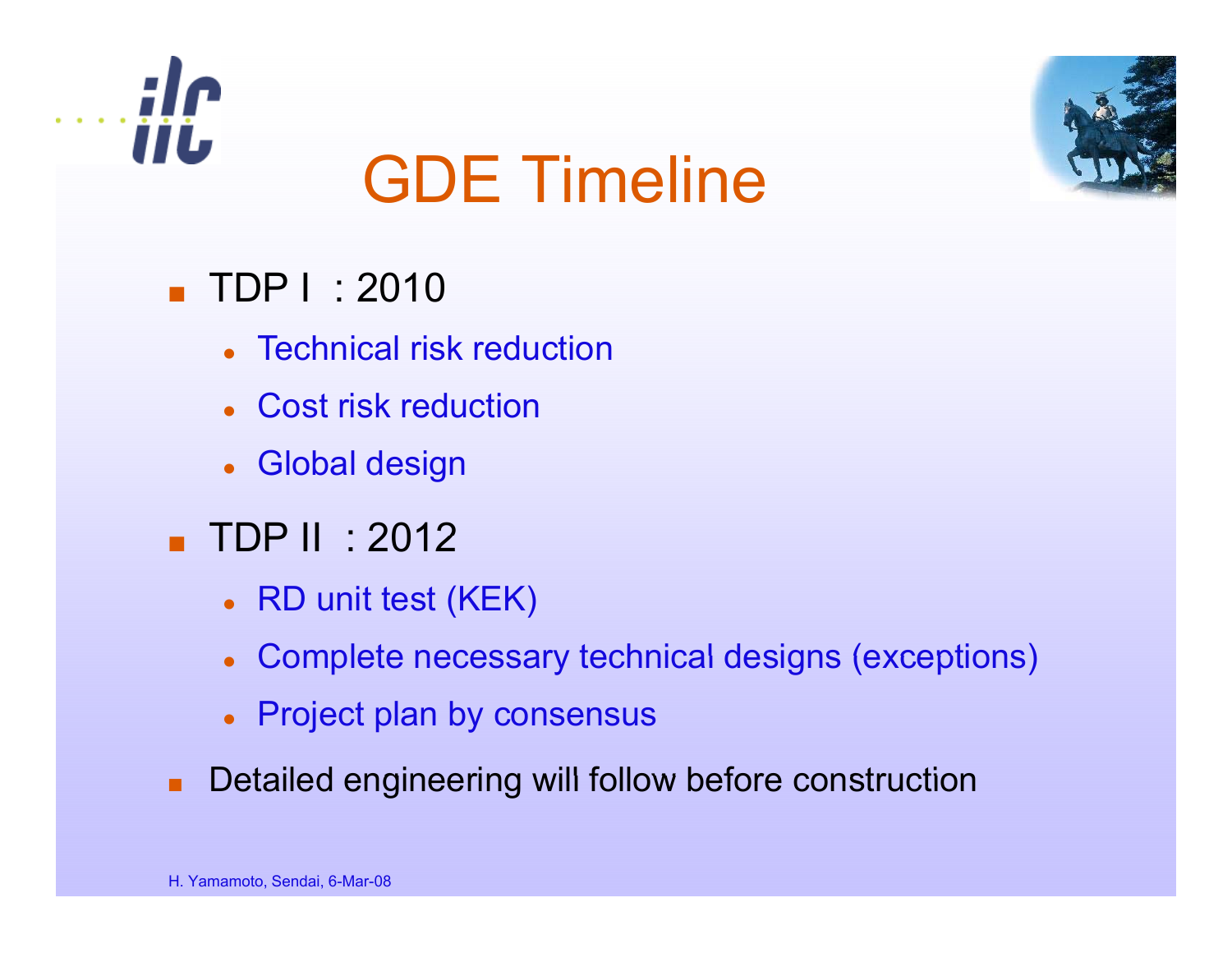

# **Collaborations**



- XFEL, US generic SCRF, Project-X
	- SCRF
- CLIC
	- Components (Sources, DR, BDS, etc.)
	- $\bullet$ **Detector**
	- CERN expertise  $\rightarrow$  ILC
	- $\bullet$  ILC experience (costing)  $\rightarrow$  CLIC
	- Enhances credibility of each (broader community)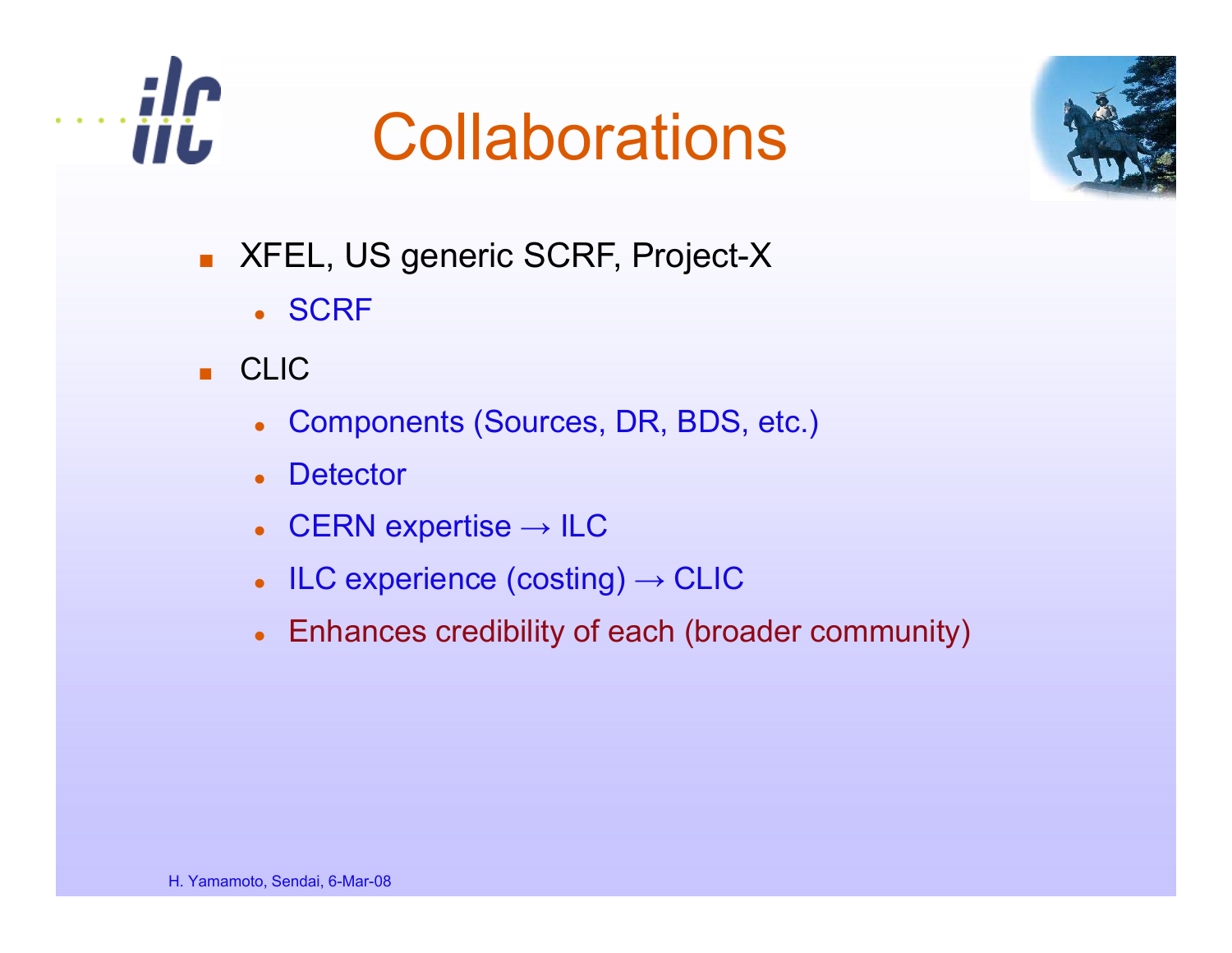



- ■Detector Design Phase I : 2010
	- Focus on critical R&Ds
	- LOI validation by IDAG (March 31 09 LOI deadline)
	- o Update physics performance
	- zMDI
- ■Detector Design Phase II : 2012
	- React to LHC results
	- z• Confirm physics performance
	- o Complete necessary R&Ds
	- zComplete technical designs
	- o Cost (reliable)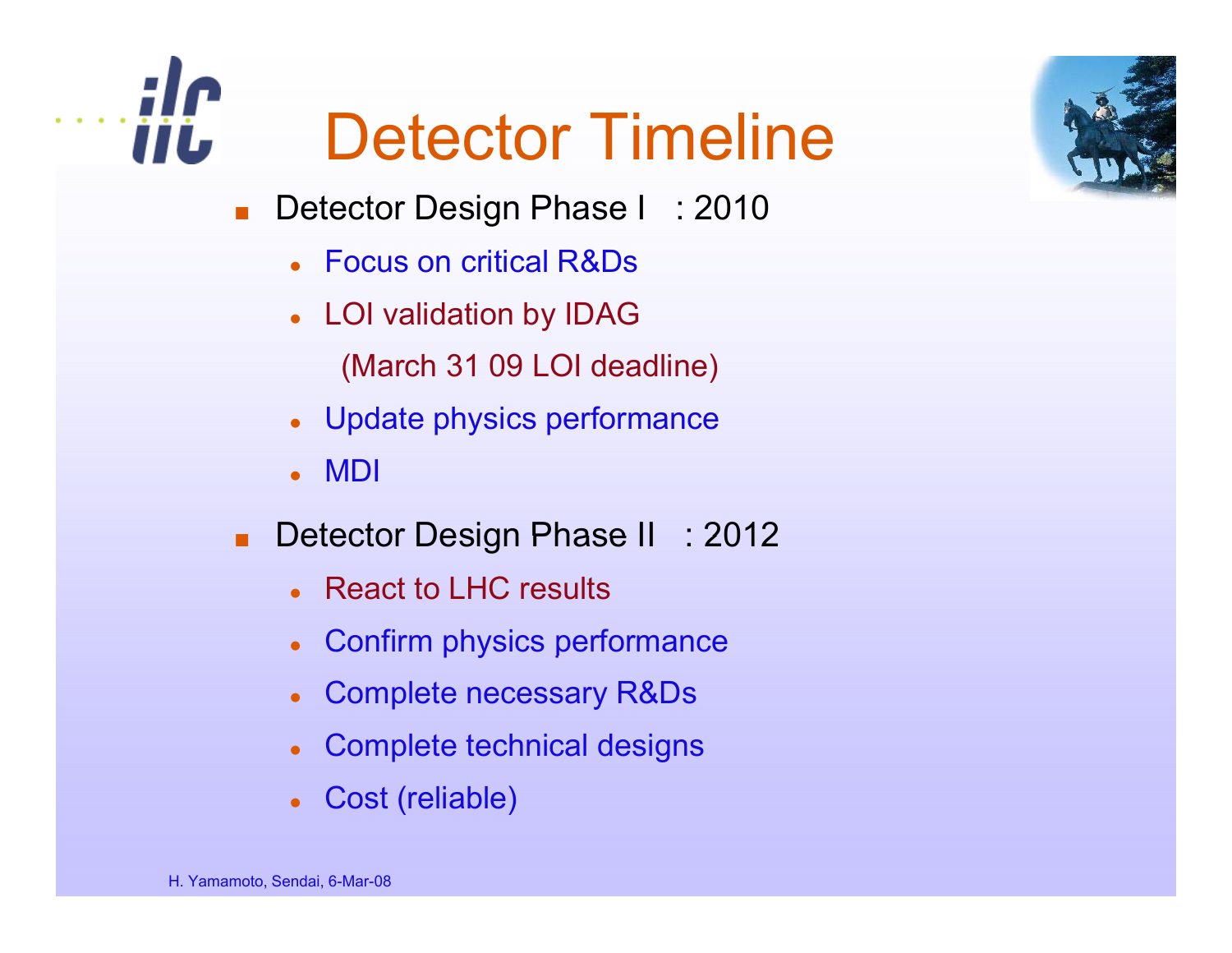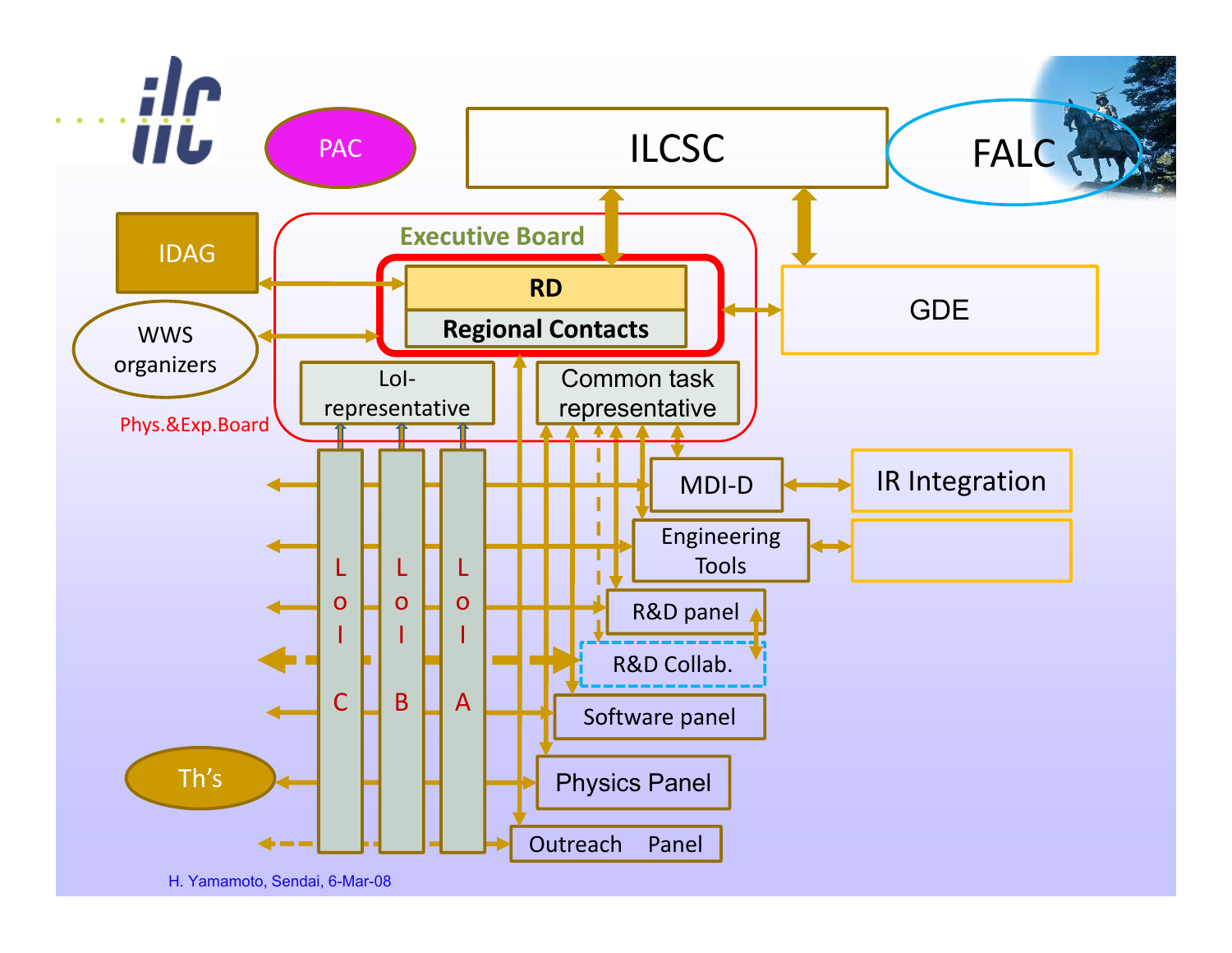



- Systematic studies needed
	- When are we likely to know what from LHC? Possible LHC discovery scenarios
	- For each scenario
		- What physics modes to study at ILC What kind of machine to buildWhat kind of detector to buildPriorities and timescale
	- Cost and political realities to be included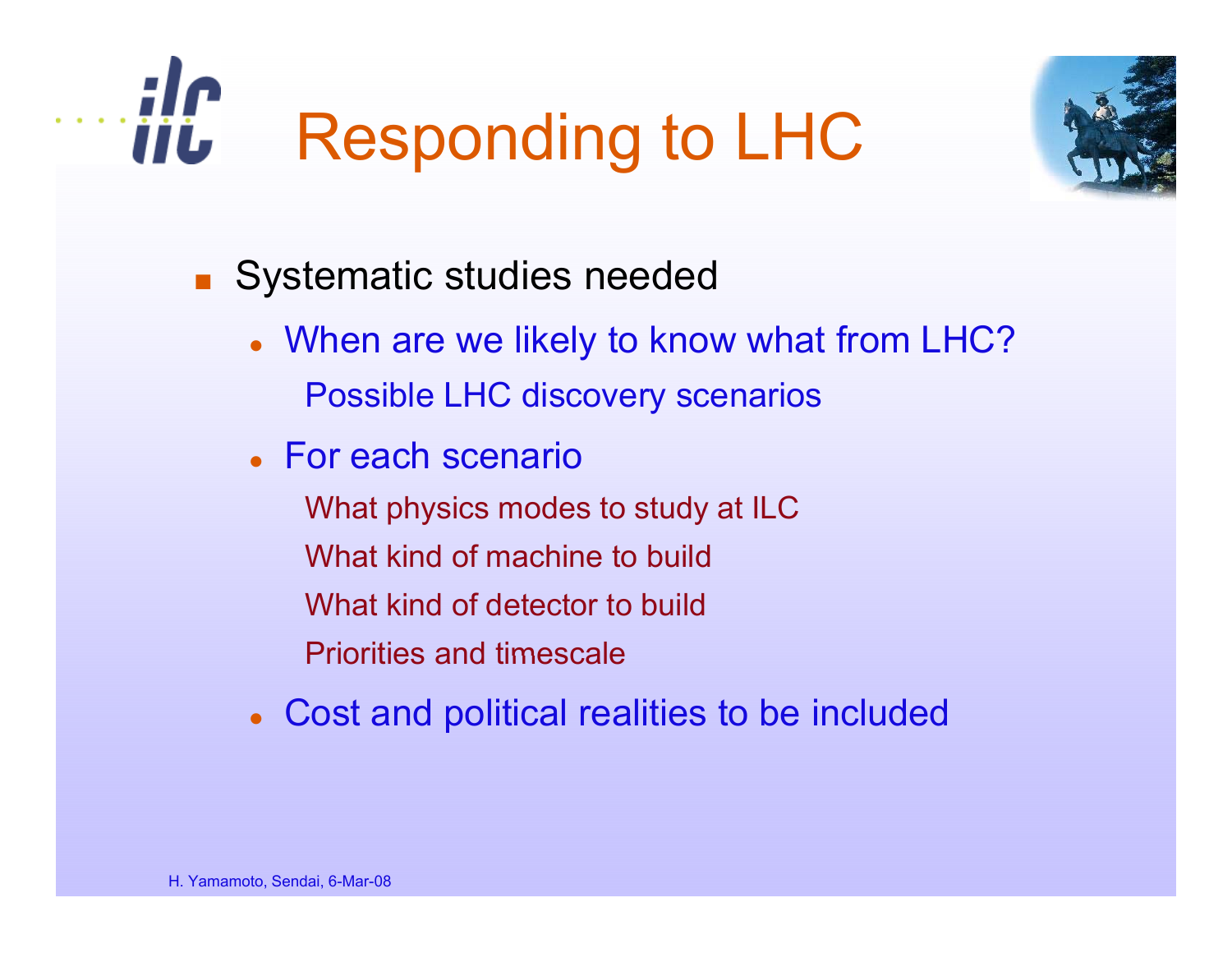



- ■ Rethinking of the machine parameter will be needed.
	- Energy (250 GeV, 360 GeV, 500 GeV, 800 GeV…)
	- Luminosity
	- Upgrade path
- Accelerator and physics/detector community should have close and intensive discussions
	- Cost and politics
	- GDE + the RD structure (we need name)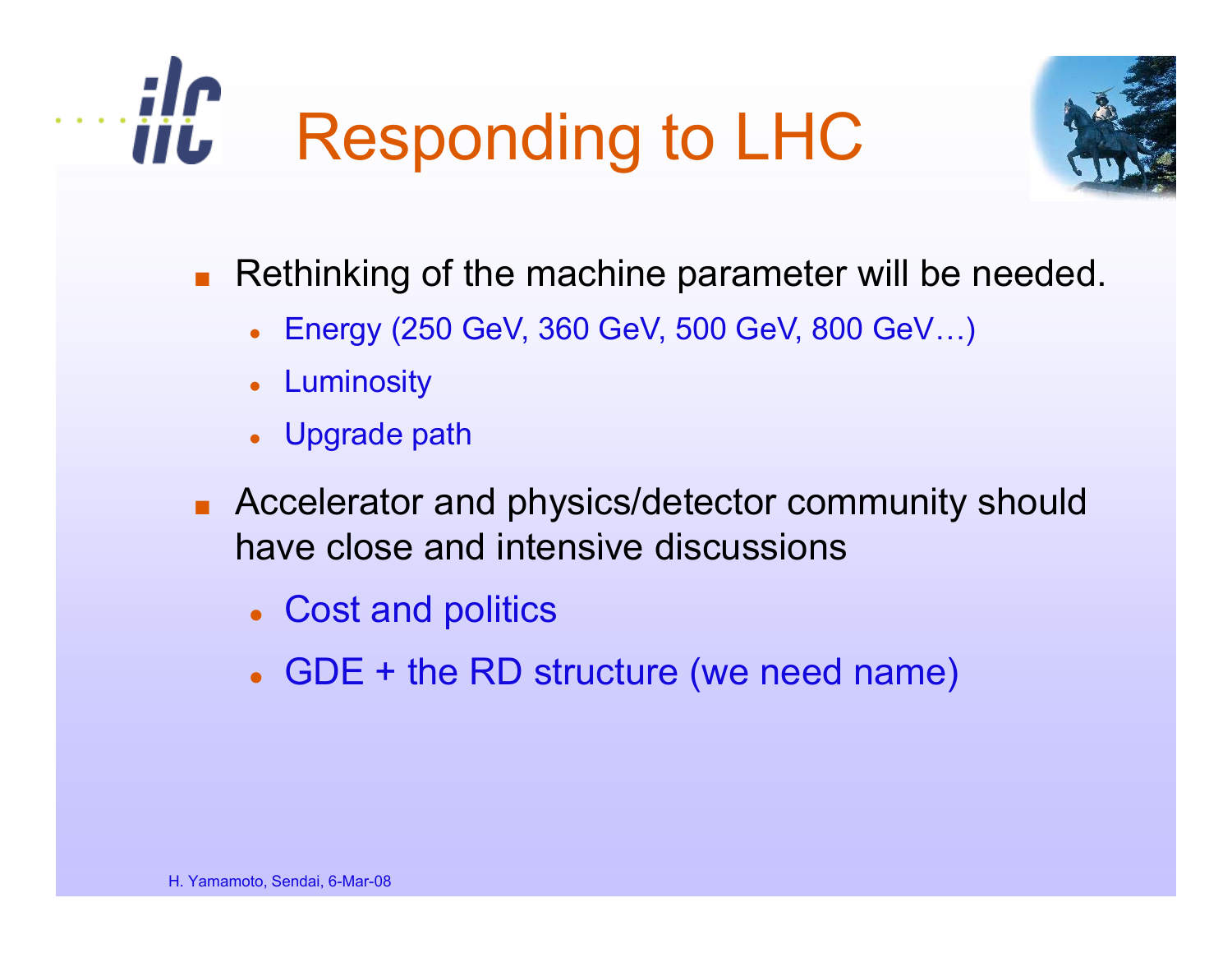



- ■■ GDE meeting - ILC conventional facilities and siting workshop
	- **Dubna, June 4-6, 2008**
- ECFA workshop
	- **Warsaw, June 6-9, 2008**
- CLIC08 workshop
	- CERN, Oct 14-17, 2008
- LCWS workshop
	- Chicago, Nov 16-20, 2008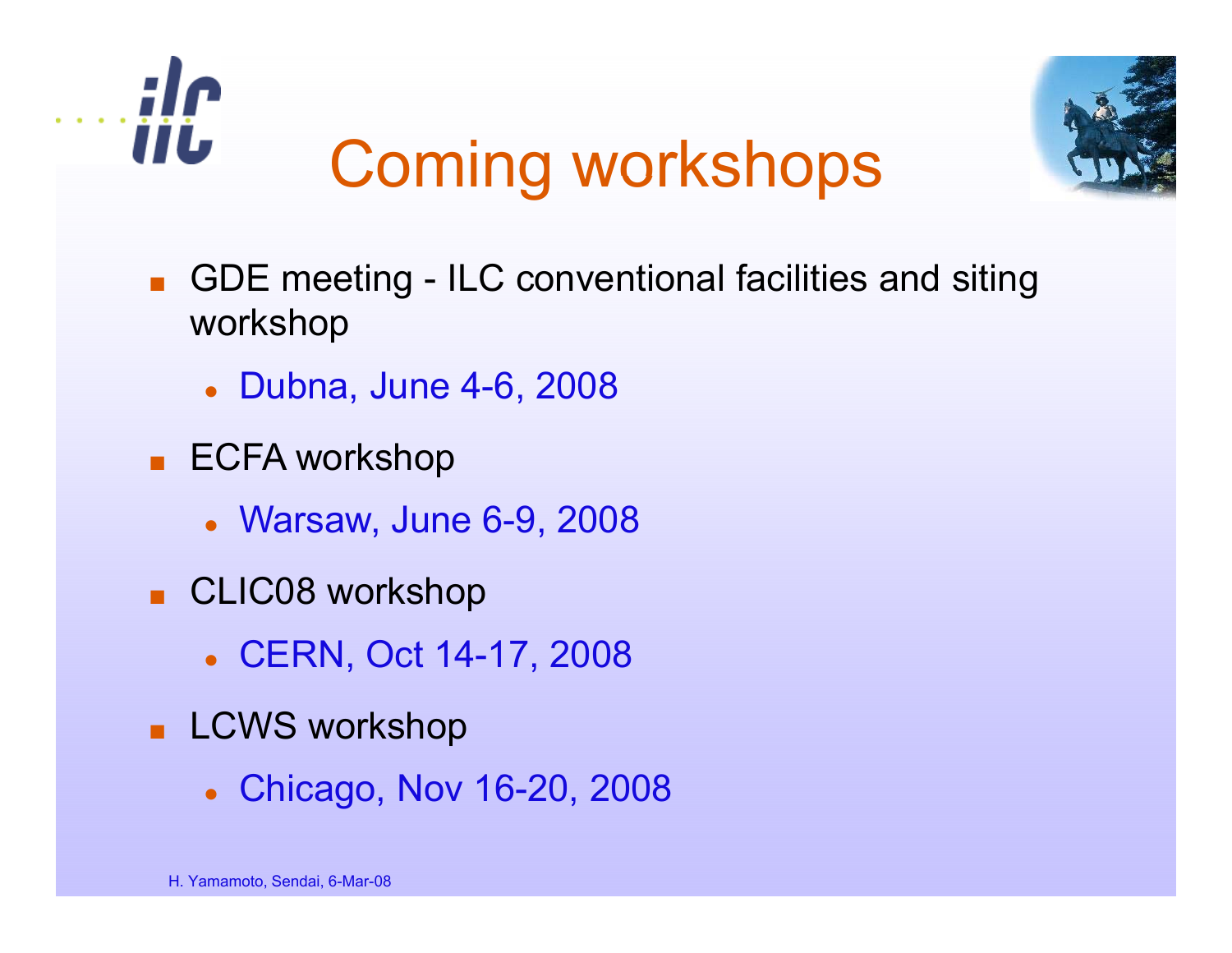

# **Summary**



- ■Black december: No domino effects seen.
- We need to focus R&Ds in accelerator and detectors
- ■Open collaborations with CLIC and other projects
- Establish organizational mechanism to respond to LHC results, and start systematic preparation.
	- Accelerator + Physics/Detector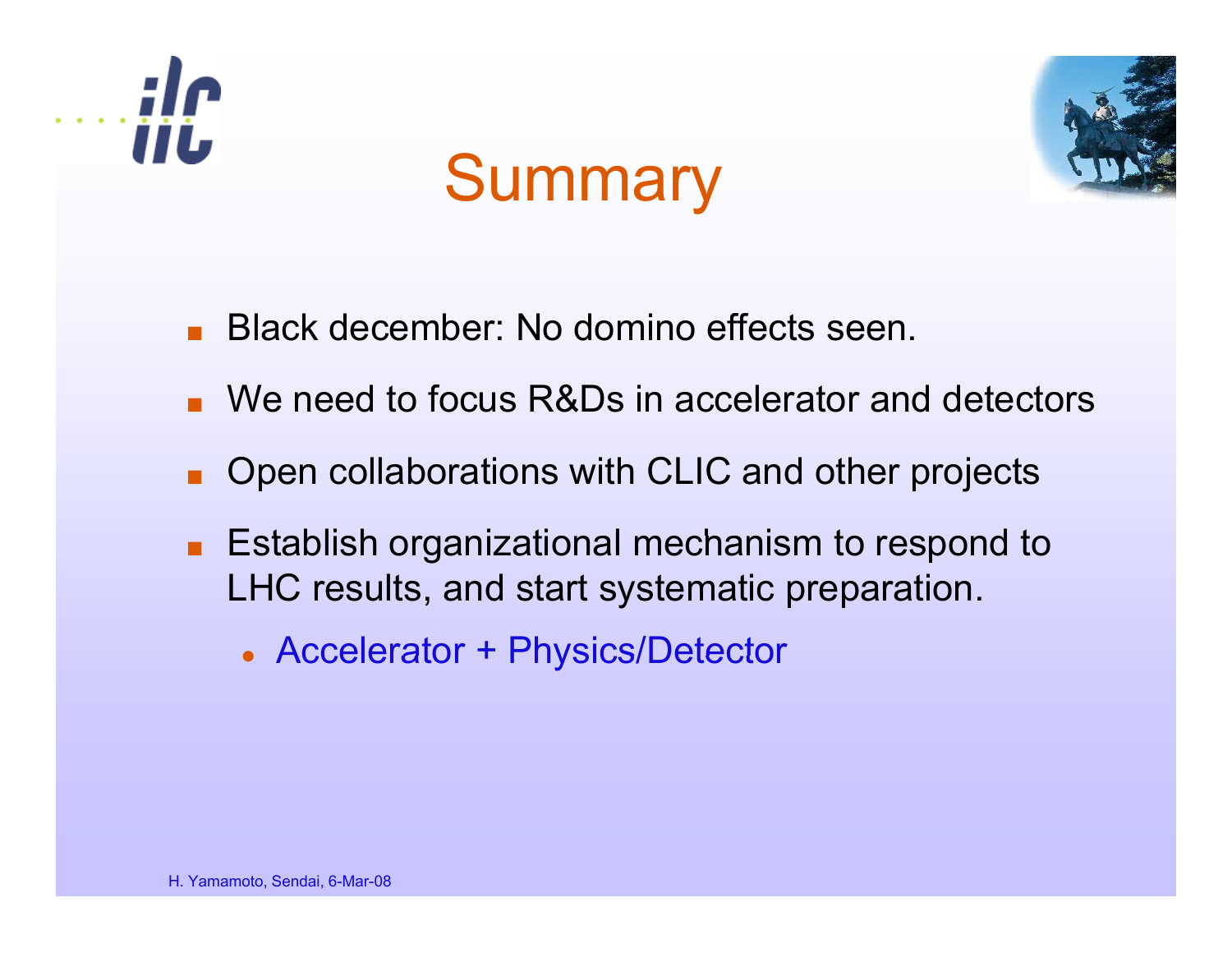



- ■ Administrative support
	- $\bullet$ Otsuka, Toyomura, Shirakata, Miura
- ■ Technical support
	- z Takayama, Nakajima, Hanada
- ■**Students** 
	- $\bullet$ Horii, Ito, Kusano, Sasaki,
	- o Itagaki, Okamoto, Sato, Suzuki, Yoshida
- ■ Faculty/Staff
	- $\bullet$ Sanuki, Nagamine, Tamae, Takubo
- ■ Communicators/public relations
	- $\bullet$ Takahashi, Kobayashi, Barbara, Perrine